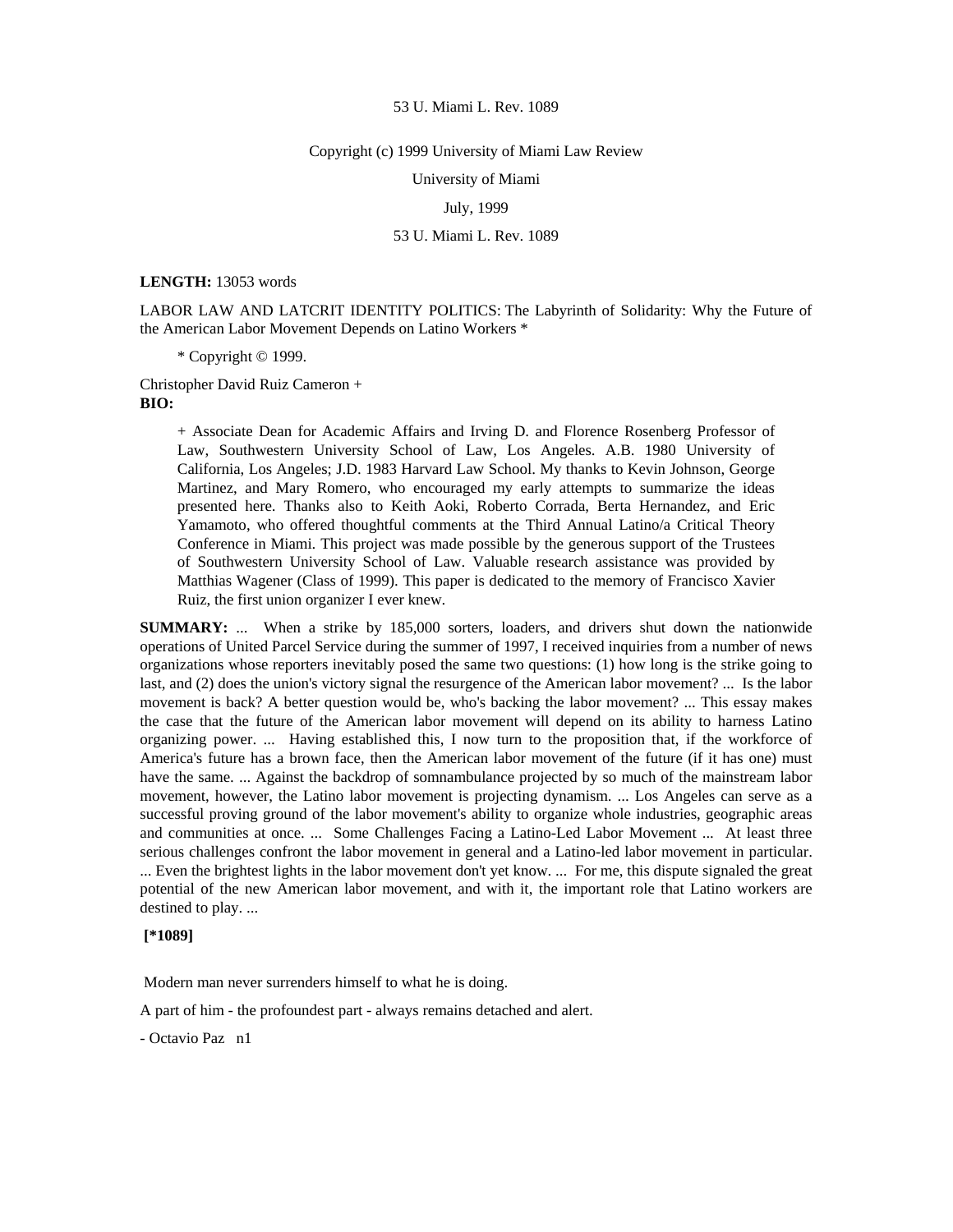## Introduction

 When a strike by 185,000 sorters, loaders, and drivers shut down the nationwide operations of United Parcel Service during the summer of 1997, n2 I received inquiries from a number of news organizations whose reporters inevitably posed the same two questions: (1) how long is the strike going to last, and (2) does the union's victory signal the resurgence of the American labor movement?

I hesitated to answer these questions, but for different reasons.

The first question, which did not fall within my expertise as a labor law professor, was both timely and of great practical importance. Unfortunately, not even the combatants can accurately predict when a given labor dispute will end. Eventually, UPS would take two weeks to agree to the Teamsters' settlement terms before regular deliveries resumed. n3

The second question, which did fall within my expertise, was superficially appealing but ultimately beside the point. Every industry, **[\*1090]** every employer, and every workforce is different; it is all but impossible to draw any meaningful conclusions about whether and how the resolu tion of particular grievances in a single confrontation will affect labor relations generally. n4 What's truly important in a labor dispute, I thought, is who the parties are, and what resources they bring to the battle. Is the labor movement is back? A better question would be, who's backing the labor movement?

Today, in more American workplaces than ever before, the answer to my question is the same: women and men of Latin origin. While organized labor as a whole is desperately struggling to avoid becoming irrelevant, n5 Latino workers as a group are enjoying unprecedented suc cesses in forming new labor organizations, breathing life into old unions, and winning generous contracts. Largely overlooked during the UPS labor dispute was the fact that so much of the company's workforce, especially in the big cities of the Southwest, consists of Latinos. n6 In Southern California alone, at least half of the package delivery giant's 15,000 employees were of Hispanic heritage - a fact that could not be missed on television. Local news channels broadcast pictures of pickets at the company's downtown Los Angeles distribution facility, where the faces of all but a handful of the rank-and-file belonged to brown people. n7 When Teamsterrepresented employees won their key demand - 10,000 more full-time jobs for UPS' heavily part-time workforce n8 - Southern California Latinos were among the primary beneficiaries.

Just a year earlier, in a local precursor to the UPS dispute, Latino truck drivers represented by the Teamsters had won a smaller-scale, but equally impressive, victory. The drivers, who eked out a minimumwage living delivering fresh tortillas sold in Los Angeles County retail **[\*1091]** food stores under the Mission and Guerrero labels, took on mighty Gruma Corporation, the U.S. subsidiary of one of Mexico's biggest food processors. Following an extensive community-based campaign, which included pledges from prominent Anglo and Latino officials to join a boycott against the company's products, n9 drivers persuaded the company to sign a new collective bargaining agreement granting substantial pay and benefit increases. n10

Due to a growing, and until now, mostly low-wage Latino workforce coveted by employers, Southern California has become "ground zero" for labor organizing during this decade. n11 Since 1990, three of labor's biggest organizing victories - wherein previously non- union workers chose union representation and then successfully negoti ated a first contract - have been scored among Latinos there: 1,500 foundry workers, who joined the International Association of Machin ists, at American Racing, Inc., in Long Beach; 3,000 drywall installers, who joined the United Brotherhood of Carpenters, in the home construc tion industry stretching from Santa Barbara to San Diego; and 1,000 janitors, who joined the Service Employees International Union through its "Justice for Janitors" campaign, at high-rise office buildings in Cen tury City on Los Angeles' Westside. n12 And this winter saw the addition of the largest organizing prize in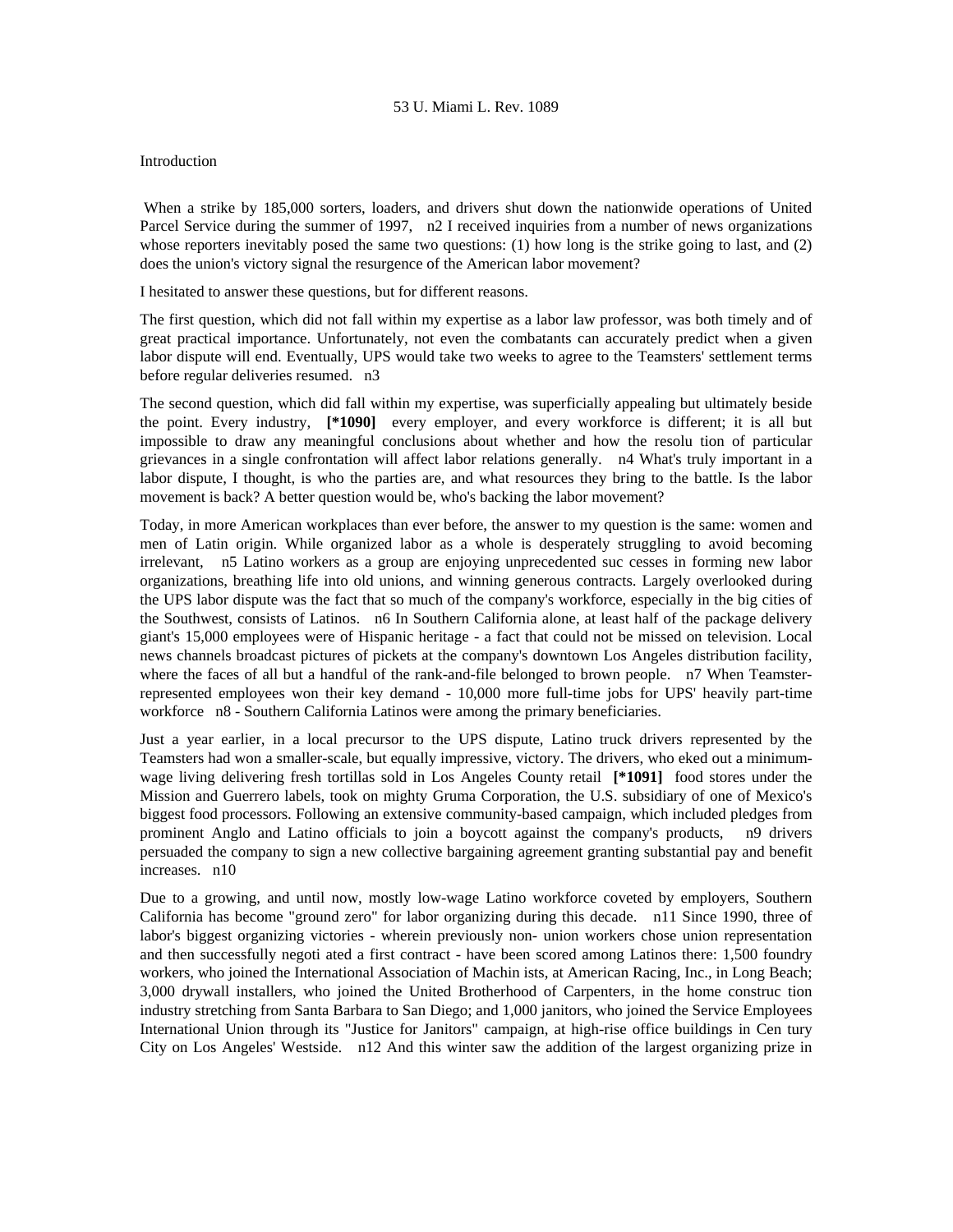modern labor history: 74,000 low- wage, government-paid home care workers, who joined the SEIU in Los Angeles County. n13

Southern California is also home to some high-profile union organizing that has yet to bear fruit, at least in the form of new members or new contracts. Periodically, independent truck drivers working the internationally-important Ports of Los Angeles and Long Beach, respec **[\*1092]** tively, have staged wildcat strikes in support of their demands to join the Communication Workers of America. n14 Porters and chambermaids at the New Otani Hotel in Los Angeles' Little Tokyo - a lodging fre quented by Asian business travelers - continue to make claims, before both the National Labor Relations Board and the international court of public opinion, in support of their demand to be represented by the Hotel Employees and Restaurant Employees Union. n15 Even gardeners who maintain the yards of well-to-do neighborhoods have captured public attention through a campaign opposing local ordinances that ban the use of their ubiquitous gas-powered leaf-blowers, a cause championed by the Association of Latin American Gardeners of Los Angeles. n16

Southern California, however, is not the only place where Latinos are forming and joining labor unions. Since 1990, over 20,000 mostly Hispanic immigrant workers have walked off their jobs, or participated in organizing campaigns, across the country. n17 Mexican and Central American culinary workers in Las Vegas, n18 Guatemalan and Salvadoran custodians in Maryland, n19 Mexican poultry processors in Missouri, n20 and Dominican and Puerto Rican health care workers in New York n21 are among the growing ranks of Latinos who are demanding the chance to **[\*1093]** bargain for better wages and working conditions. Their appearance on the national scene is hardly surprising; by the middle of the next decade, Latinos are expected to become the largest non-White segment of the American workforce. n22

This essay makes the case that the future of the American labor movement will depend on its ability to harness Latino organizing power. I address the subject in three parts. Part I traces Latinization of the U.S. workforce. Part II discusses what Latinos have to gain from unionism, and what unionism has to gain from Latinos. Finally, Part III summa rizes the challenges that a Latino-led labor resurgence faces, and how successfully meeting these challenges can benefit workers of all races.

I. The Latinization of the American Workforce

 The 1990s could be remembered as the decade in which the "sal sification" of the American diet was completed. n23 Since 1991, com bined yearly sales of salsa and picante sauce have outstripped those of the all-American flavor-enhancer, ketchup. After climbing at an annual rate of eight to 12 percent, retail salsa and picante sales reached \$ 940 million in 1994 and are projected to top \$ 1.5 billion in 1999. The mete oric growth of salsa and picante sales tracks the retail sales record of Mexican food in general, which reached \$ 2.4 billion in 1994, and is projected to top \$ 3.4 billion in 1999. n24

Why is salsa beating ketchup? Certainly, it's not because salsa is something new; chiles and herbs native to the New World, salsa's key ingredients, have been centuries-long staples in the diets of many people who trace their roots to Mexico, the Caribbean, and South America. n25 Although the reasons for salsa's success are probably complex, observ ers are tempted to reach for pat answers. According to the president of a food marketing firm quoted in one acclaimed cook book, the key factor (besides the burgeoning presence of Latinos on the U.S. side of the Latin American border) is the perception that Mexican food, unlike French or Japanese cuisine, is "idiot-proof." n26 He added: "Mexican food is pretty tasty, no matter what you do to it." n27

 **[\*1094]** Of course, not all Latinos are Mexicans, and not all Mexican food is "idiot-proof." n28 But the marketing president's simplistic understand ing of salsa's popularity should caution us to avoid some common mis perceptions held by non-Hispanics about Latino workers - for example, that Latinos are "new" to the U.S.; that the terms "Latino" and "Mexican" are synonymous, referring mainly to the farm workers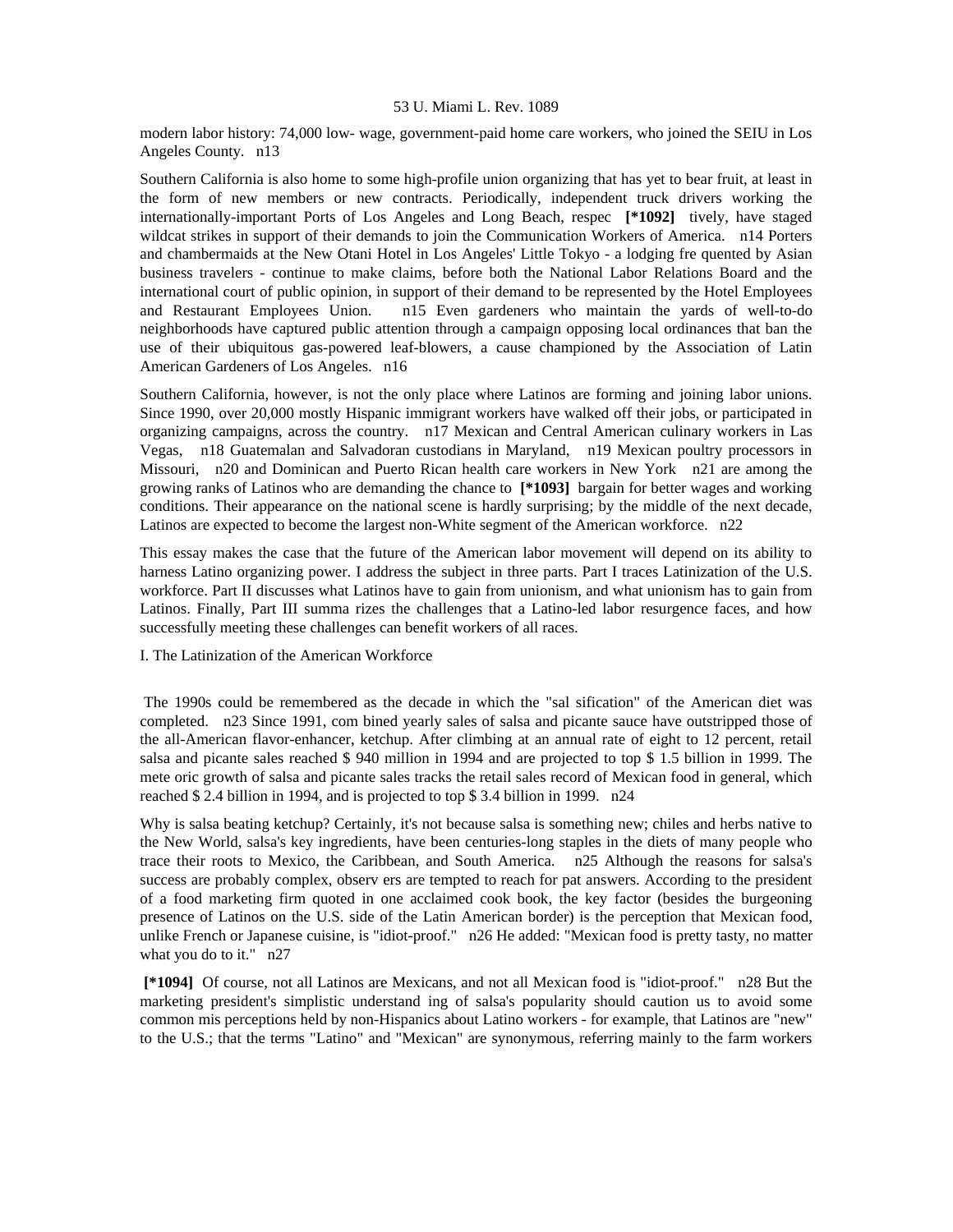whose cause was taken up by the late Cesar Chavez in California; or that Lati nos will remain loyal workers, "no matter what you do to [them]."

Nevertheless, if the 1990s are remembered for the "salsification" of the American diet, then the 2000s will be remembered for the "Latiniza tion" of the American workforce - even though Latino workers have toiled in the United States for a long time.

Since 1848, when the Treaty of Guadalupe Hidalgo ended the Mex ican-American War, turned half of Mexico into the Southwestern United States, and transformed some 120,000 Mexicans into Mexican-Ameri cans, Latino workers have played vital roles in the U.S. economy. n29 Ini tially, these first U.S. Latinos worked in copper mines and steel mills, and on farms and ranches; eventually, they worked in oil fields, garment sweatshops, and tire factories, on loading docks and auto assembly lines, and in restaurants, hotels, offices, and stores. n30 They were, and are, both native-born and immigrant, documented and undocumented. Employers prized Mexicanos, like many Latinos after them, "because we can treat them as we cannot treat any other living man." n31 And not infrequently, Latinos responded to the severe discrimination that they faced by form ing and joining labor unions. n32

 **[\*1095]** Indeed, the only thing truly "new" about Latino workers in the United States today is their sheer number. n33 In 1980, the U.S. Census reported that the civilian workforce totaled 106.1 million people, of which 85.2 percent were White, 10.2 percent were Black, 5.7 percent were Hispanic, and 2.6 percent were Asian or Pacific Islander. n34 But by 1990, the civilian labor force numbered 125.2 million people, of which 82.1 percent were White, 10.7 percent were Black, 8.1 percent were His panic, and 2.9 percent were Asian or Pacific Islander. n35 As Table 1 indi cates, the number of Latinos working in the U.S. grew by 75.4 percent from 1980 to 1990, making them the fastest-growing segment of the American workforce:

Table 1 n36 Growth of U.S. Labor Force 1980-1990 (By Race)

# [SEE TABLE IN ORIGINAL]

 Moreover, according to the Statistical Abstract of the United States, Latinos made up 9.3 percent of the civilian workforce in 1995, and are **[\*1096]** projected to reach 11.1 percent in 2005. n37 As Table 1 also indicates, sometime during the middle of the next decade, as one in nine U.S. workers becomes Hispanic, Latinos will surpass African Americans as the country's second largest racial and ethnic working group.

Nowhere are Hispanic workers more important to the economy than in Los Angeles County, which serves as Southern California's eco nomic engine. In 1980, the California Census of Population reported that Los Angeles County's civilian workforce consisted of 3.7 million people, of which 71.2 percent were White, 24.5 percent were Hispanic, 11.1 percent were Black, and 6.4 percent were Asian or Pacific Islander. n38 By 1990, the County's labor force reached 4.6 million peo ple, of which 59.6 percent were White, 34.5 percent were Hispanic, 10.8 percent were Asian or Pacific Islander, and 10.1 percent were Black. n39 As Table 2 indicates, Latino labor grew at a rate of 73.4 percent during the decade, a substantial increase that was surpassed only by Asians and Pacific Islanders, whose whopping 107.3 percent gain reflected their comparatively small absolute numbers:

Table 2 n40 Growth of L.A. County Labor Force 1980-1990 (ByRace)

[SEE TABLE IN ORIGINAL]

 Although Hispanic workers are found in a wide range of jobs throughout the County, they are highly concentrated in the area's vital manufacturing sector n41 - a fact that places them in the driver's seat of one of North America's most important economic vehicles.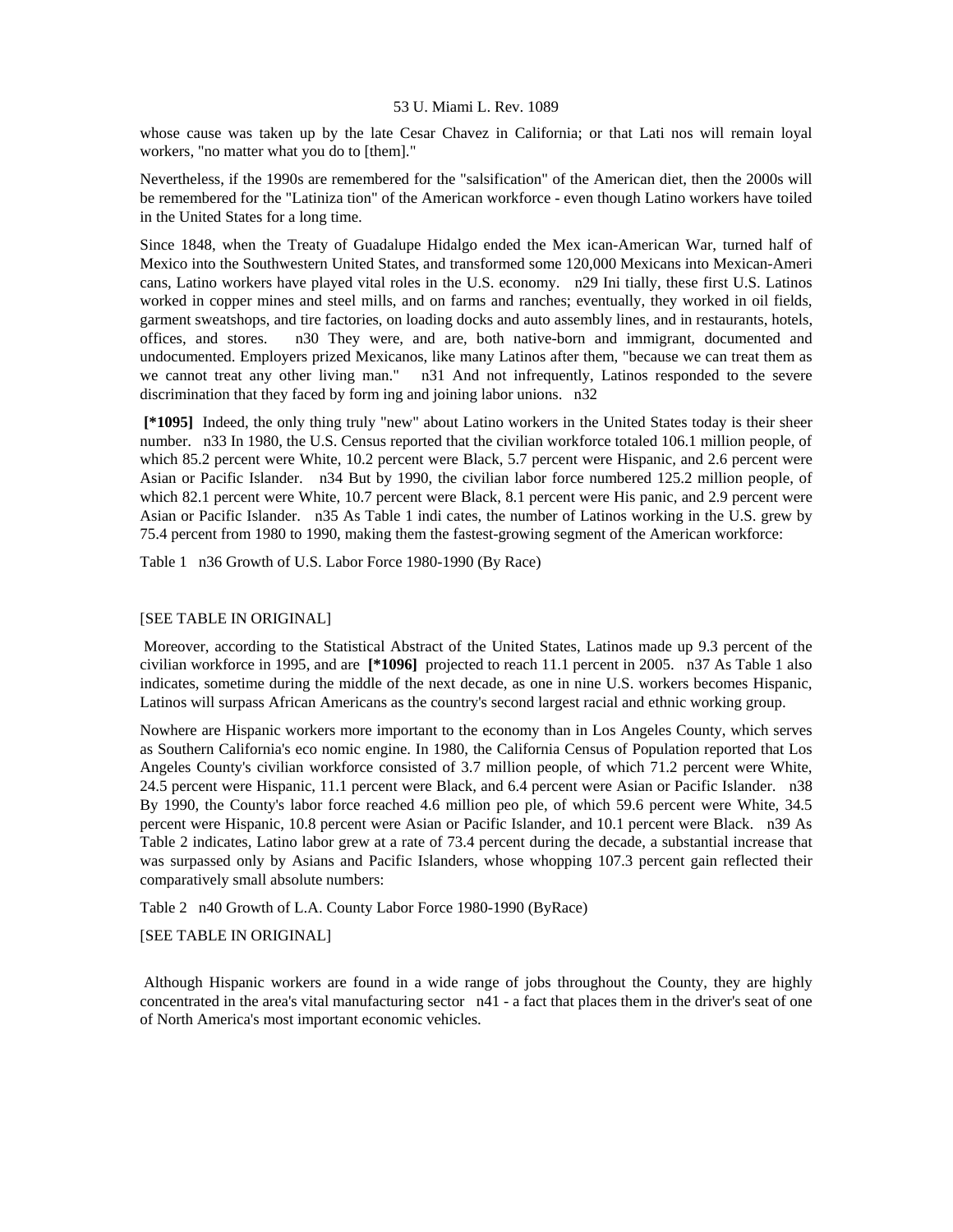**[\*1097]** For all of Los Angeles' importance as America's entertainment capital, n42 the region is even more important as the country's manufactur ing capital. n43 Manufacturing is still critical to the area's economic well- being, and is still growing, despite the continued downsizing of South ern California's once-vaunted aerospace and defense industries. This unheralded manufacturing sector consists of two components: the highly-visible "durable goods" portion, in which transportation equip ment, aerospace and defense instruments, fabricated metal products, machinery, electronic goods, furniture, metals, stone and glass, and lum ber products are produced; n44 and the less-visible "non-durable" goods sector, in which apparel, printing, food products, rubber and plastics, chemicals, paper, textiles, petroleum, and leather are made. n45 The con trast between the durable and non-durable goods components can be seen in the industries affected by some of the labor disputes recounted above: under the heading "fabricated metal products," the durable goods sector took center stage when foundry workers organized a union at American Racing Equipment; under the heading "food products," the non-durable goods sector came to the fore when truck drivers delivering Mission- and Guerrero-label tortillas took on Gruma Corp.

Not surprisingly, immigrant Latinos hold down half of Los Angeles County's estimated 700,000 manufacturing jobs n46 - a figure that gives the region roughly 50 percent more manufacturing positions than its nearest rival, Chicago-Cook County, Ill. n47 And half of these manufac turing jobs are geographically concentrated along the so-called "Ala meda Corridor," a 20-mile strip linking a vast district of production and distribution facilities located to the northeast of downtown with the Ports of Los Angeles and Long Beach located to the south. n48 About 300,000 new manufacturing jobs are expected to be created there during the next decade, and Latinos are expected to fill most of these too. n49 This expansion will be fueled by three enormous regional construction **[\*1098]** projects: a \$ 8 to \$ 12 billion plan to increase the capacity of Los Angeles International Airport; a \$ 1.9 billion plan to connect the manufacturing district to the Ports of Los Angeles and Long Beach by building a high- speed, subterranean commercial rail line in the Alameda Corridor; and a \$ 650 million plan to overhaul Los Angeles Harbor. n50

In sum, Latino workers, long important to the U.S. economy, are quickly becoming essential to it. Having established this, I now turn to the proposition that, if the workforce of America's future has a brown face, then the American labor movement of the future (if it has one) must have the same.

II. Why Organized Labor and Latino Workers NeedEachOther

A. What Organized Labor Can Do for Latino Workers

 As Professor Juan Gomez-Qui<tild n>ones has noted, Latino workers, beginning with Mexicans in what is now the Southwestern U.S., have toiled in North America since before the establishment of the United States. n51 Although, until recently, labor historians have paid little atten tion to this community, "few southwestern U.S. capitalists have ignored Mexican resources or the Mexicano laborer. Indeed, when the hours were long and the pay short, business interests explicitly sought out Mexicanos." n52

Unfortunately, for too many Latinos, the hours are still long and the pay is still short.

For the past three decades, although the U.S. median annual house hold income earned by Latinos has surpassed that earned by African Americans, it has consistently fallen short of the income earned by Whites. In 1980, Hispanic households earned 76.3 percent of what White households did; n53 in 1990, the figure was slightly higher at 76.8 percent. n54 The pattern persisted at the local level, including Los Angeles County. In 1980, Hispanic households there earned 76.9 percent of what **[\*1099]** Whites earned; n55 in 1990, the figure dipped to 70.9 percent. n56 Undercut ting this decline further was a one-two punch that the Census Bureau's 1990 figures were collected too early to detect: the end of the Cold War, and the consequent elimination of about half of Southern California's 400,000 aerospace and defense jobs; n57 and the Los Angeles civil distur bances of spring 1992, which drove capital out of the County's industrial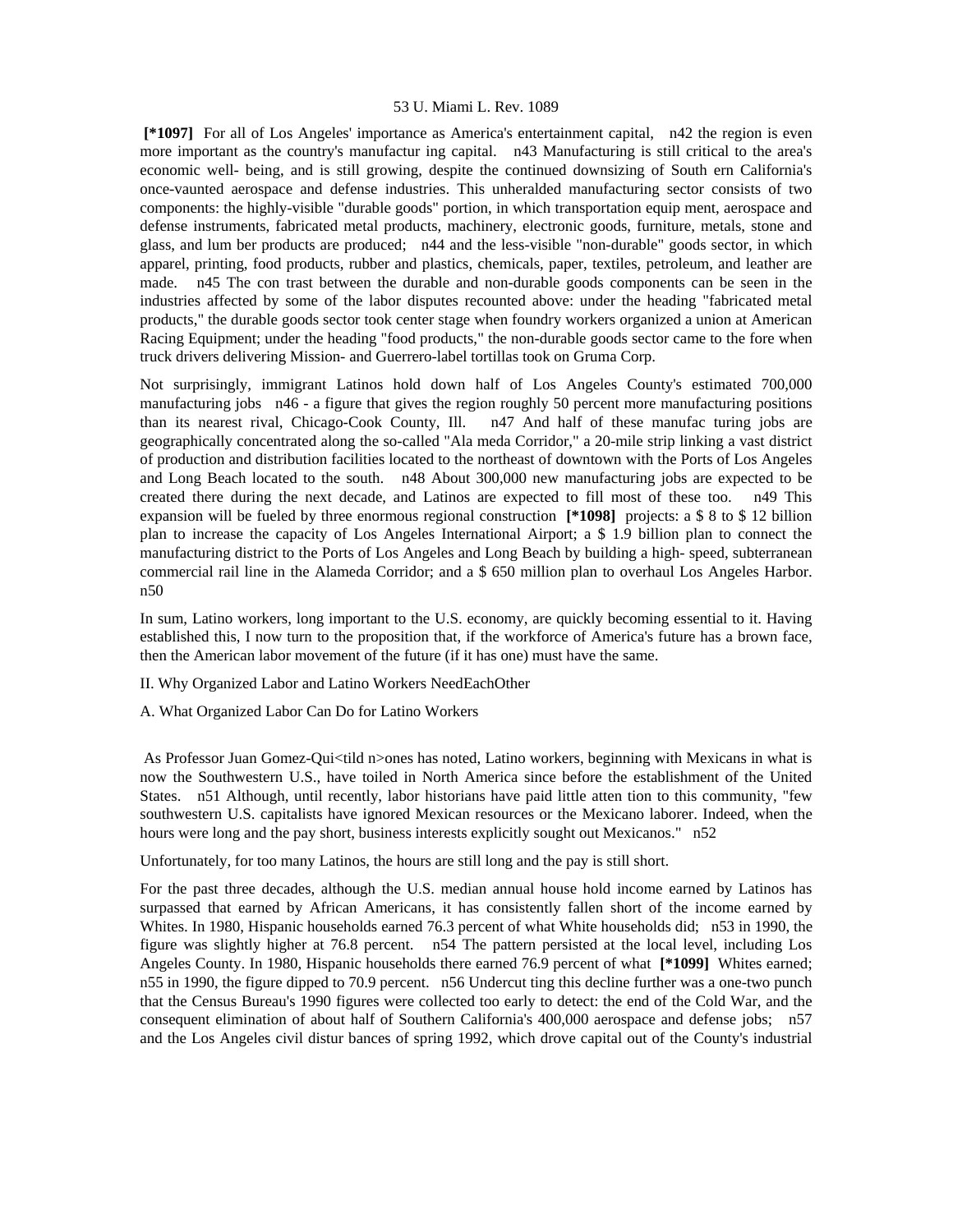heartland. n58 These events seriously damaged the durable-goods compo nent of the region's manufacturing sector, where, as noted above, roughly half of the workers are Latinos.

Following the 1992 civil disturbances, a group of seasoned aca demic and labor leaders worried that, if nothing were done to improve the economic position of immigrant Latinos, a "permanent underclass" of Latinos would be created. n59 Among other things, these leaders found that, in communities of Los Angeles County having a poverty level of 20 percent or higher, over 15,000 manufacturing firms were generating annual revenues of over \$ 54 billion, due largely to the low-wage labor of 357,000 Latino employees. n60 Could anything be done to help Latino workers share more equitably in this ample wealth, and thereby raise themselves out of poverty and into a social and political stake in their communities?

The answer, according to these academics and labor leaders, was to undertake a major "economic upgrading" of Latino household income. n61 In 1995, they christened their initiative "LA MAP," or the Los Angeles Manufacturing Action Project. By combining the organizing talents and resources of 15 separate labor organizations, researchers in UCLA's Department of Urban Planning and its Center for Labor Research and Education, and other community groups, LA MAP hoped to raise \$ 3 million and coordinate the organization of up to 717,000 mostly Latino immigrant workers. n62 According to a mission statement published by LA MAP:

Economic and social stability can be achieved in L.A.'s immigrant **[\*1100]** communities by increasing manufacturing wages and offering a selec tion of comprehensive employer financed benefits, including family health insurance. This economic upgrading can be accomplished with out destroying the competitiveness of the Los Angeles manufacturing complex. Unionization helps workers achieve economic upgrading and a voice in their workplace and their communities. n63

Would LA MAP's plan to spread the gospel of unionism to Latino workers actually improve their economic fortunes? The overwhelming empirical evidence is that it would.

For the past quarter century, labor economists representing a range of conservative to liberal economic philosophies have published a rich scientific literature documenting a positive, statistically significant rela tionship between the extent of unionization and employees' wages. Put more simply, the earnings of employees working for union firms are significantly higher than the wages of employees working for their non- union competition. n64

Some comparisons of the wages earned by non-union and union workers will illustrate the magnitude of this wage gap. In 1986, the U.S. median weekly earnings of the typical non-union worker were \$ 325; by contrast, the weekly earnings of the typical union worker were \$ 439. n65 By 1996, the median weekly earnings of the non-union worker had grown to \$ 462; by contrast, the weekly earnings of the union worker had grown to \$ 610. n66 This wage gap, which is now about 32 percent, n67 has not only held firmly but also widened steadily. As Table 3 indicates, during the ten-year period from 1986 to 1996, the typical nonunion employee could expect to find about \$ 110 to \$ 150 less in her weekly paycheck than her union counterpart:

# **[\*1101]**

Table 3 n68 Union vs. Non-Union Median Weekly Earnings Gap 1986-1996 (All Races)

 [mg f:'[data.m.mia.53-4]mia41303.eps',w25.,d14.] When analyzed by race, the union wage gap becomes even more pronounced. For example, in 1996, the U.S. median weekly earnings of the typical non-union worker were, for Whites, \$ 480; for Blacks, \$ 356; and for Hispanics, \$ 319. n69 But in the same year the median weekly earnings of the typical union worker were, for Whites, \$ 630; for Blacks, \$ 502; and for Hispanics, \$ 482. n70 As Table 4 indicates, although the wage gap between non-union and union workers in each race category was huge, it was by far the widest for Hispanics: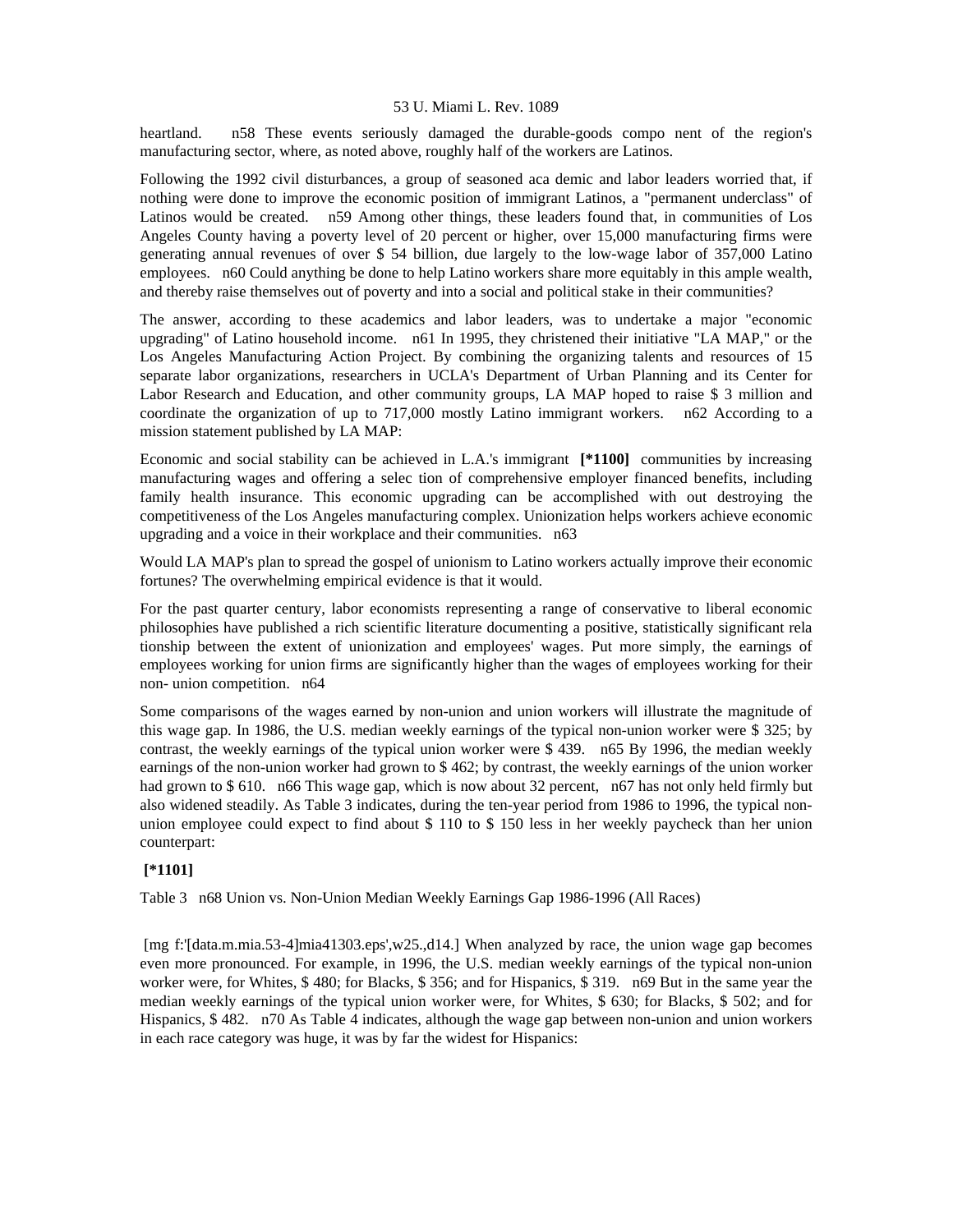# **[\*1102]**

Table 4 n71 Union vs. Non-Union Median Weekly Earnings Gap By Percent, 1986-1996 (All Races)

 [mg f:'[data.m.mia.53-4]mia41304.eps',w22.5,d13.5] From a strictly economic viewpoint, then, every worker (especially the worker of color) realizes tremendous benefits from unionization, but none more than the Latino worker. Whereas union Whites and Blacks earned 31.3 percent and 41.0 percent, respectively, more than their non- union counterparts, union Hispanics earned a whopping 51.1 percent more than nonunion Hispanics. n72 As Table 5 indicates, during the ten- year period from 1986 to 1996, union Latinos consistently benefitted from a wage gap in the 50 percent range:

Table 5 n73 Union vs. Non-Union Median Weekly Earnings Gap By Percent, 1986-1996 (Hispanics)

 [mg f:'[data.m.mia.53-4]mia41305.eps',w20.,d11.] Of course, at \$ 482, even a 50 percent boost in the weekly paycheck **[\*1103]** of the typical Hispanic worker isn't going to make her rich; in fact, it's only \$ 2 more than the weekly paycheck of the typical non-union White worker. But given a choice, who wouldn't rather make an extra \$ 163 per week?

In sum, no group of workers has more to gain from the labor move ment than Latino workers. By any measure, the tangible economic ben efits for individual workers, their families, and their communities would be substantial.

B. What Latino Workers Can Do for Organized Labor

 After peaking at 38 percent in 1954, private sector, non-agricultural union density - the percentage of workers represented by labor unions - fell to 13 percent in 1993 and is barely 10 percent today. n74 Although during the past three years the AFL-CIO has spent millions of dollars and launched a number of high-profile organizing initiatives designed to turn these numbers around, n<sup>75</sup> it may be some time before any measura ble improvement occurs. n76 Part of the problem is that changing the cul ture of any established institution is enormously difficult. For years, labor suffered from a "bunker" mentality; it was too afraid of losing ground to attempt to gain any. "They're all wearing the same uniform, all reciting the right passages from the prayer book," says a union repre sentative familiar with the rhetoric of new organizing efforts in Boston. "But absolutely nothing has changed. They're the walking dead." n77

Against the backdrop of somnambulance projected by so much of the mainstream labor movement, however, the Latino labor movement is projecting dynamism. Paced by major organizing victories in Southern California, over 20,000 mostly immigrant Latinos have walked off their jobs or participated in other organizing activities across the country since 1990. n78 Their efforts are producing new adherents, more job security, and better pay and benefits. How are they managing to do it?

 **[\*1104]** At least three types of strategies are responsible for Latinos' organizing success and ought to be studied. To be sure, the AFL-CIO, under the leadership of president John Sweeney, has been exploring and exploiting many of these elements since the mid-1990s, but the value of considering them systematically should not be underestimated. They include (1) building organizing efforts from the grass-roots level, but with the financial and technical support of organized labor; (2) drawing on the expertise of sympathetic members of the academic community; and when all else fails, (3) trying assorted remedios caseros, or home remedies, culled from Latino folk traditions.

1. Bottom-up organizing, top-down support.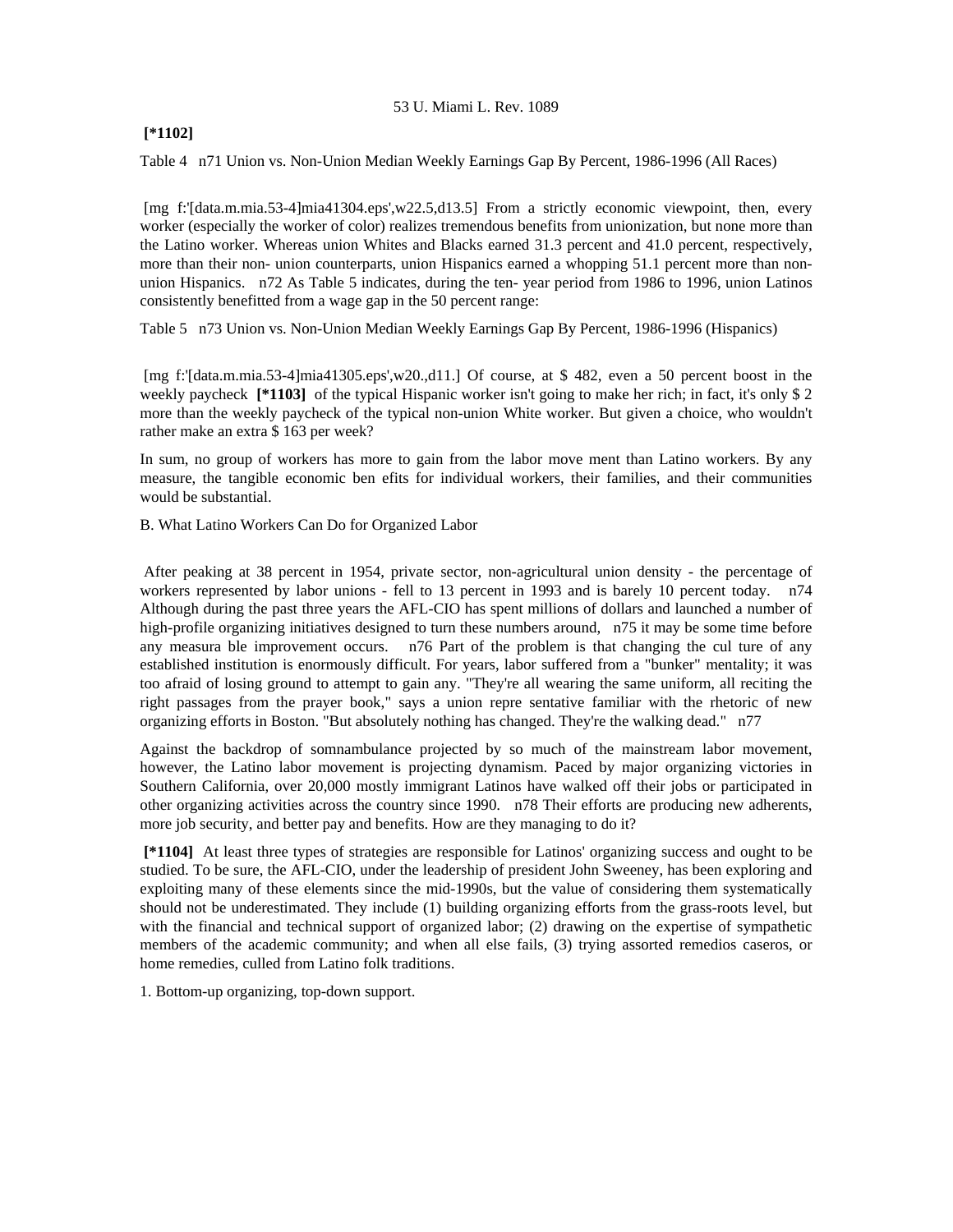In a number of successful cases, Latino workers took the first steps toward forming or joining unions by organizing from the bottom-up, rather than by being organized from the top-down. By using what Pro fessor Kate Bronfenbrenner of Cornell University calls "union building tactics," these workers dramatically increased their chances of winning organizing campaigns. n79 At American Racing, Inc., in Long Beach, Calif., 1,500 Latino and Black foundry workers demanding better pay and working conditions conducted their own five-day strike in 1990. n80 This happened before organizers from the International Association of Machinists got involved by helping to consolidate support for the union and negotiate a first contract. And in the Southern California home building industry stretching from Santa Barbara to San Diego Counties, 3,000 Mexican drywall hangers all but shut down new home construc tion on their own in 1992 and 1993 by walking off the job and by driv ing en masse to job sites throughout the region to persuade coworkers to do the same. n81 This happened before the United Brotherhood of **[\*1105]** Carpenters began lending logistical support and helped negotiate a first contract. These examples stand in contrast to the longstanding approach of AFL-CIO-affiliated unions, which for decades have tended to target shops or industries for organizing campaigns first from the outside before attempting to gain adherents on the inside n82 - if they have both ered to try to organize them at all.

A lot of the work of organizing Latinos was accomplished in safe, familiar settings away from the workplace. Workers discussed their sit uations, and their desires to do something about them, in meetings held in homes, churches, and social clubs consisting of immigrants who maintained strong ties to their home state or village in Mexico or Central America. n83 In this respect, the workers' status as recent immigrants was advantageous; outsiders in the community at large, they enjoyed the sol idarity of insiders in the mostly Hispanic communities along the Ala meda Corridor. They lived and worked together, and they sought out familiar institutions to help them make the tough decisions and stick by them. For example, a priest who lent his visible support to a union cam paign could not only reinforce an activist's resolve but also transform a Catholic fence-sitter into a union adherent. n84 And a patriarch or matri arch who lent his support, especially if s/he commanded respect in the village back home in Mexico, could boost the solidarity behind a given strike, boycott, or job action in the U.S. n85 During the Pacific drywall strike, union activists were aided by the fact that most of them hailed from same handful of villages and towns in Mexico, where the strike had gained support. n86 When truckloads of striking drywall hangers **[\*1106]**  appeared at a targeted job site to exhort other men to walk off the job, inevitably one or more of the workers would turn out to be an uncle, cousin, or family friend of one of the strikers. Family and peer pressure usually prevailed, and another job site would be shut down. n87

Equally important to the success of these grass-roots efforts, how ever, was the involvement of official labor, but in a supporting rather than a leading role. For example, the Machinists lent bilingual organizers and business agents to the foundry workers' campaign at American Racing; the Carpenters offered use of their union hall and the advice of their legal counsel to the dry wall hangers' campaign in the Pacific home building industry. During the "Justice for Janitors" cam paign at high-rise office buildings in Century City, the SEIU, one of the few big unions with proven a track record of successfully organizing low-wage workers of color, played a greater role in directing the con certed activities of custodians, but still depended on the initiative of the thousands of marchers whose street rally brought business in normally efficient Century City to a standstill. Later, the SEIU offered legal assistance to workers who were arrested and in some cases injured by police during the rally.

A case study of a successful drive to unionize Latinos at a Los Angeles waterbed manufacturer illustrates why established labor organi zations, for all the technical and financial assistance that they provide, still need the support of bottom-up efforts to succeed: on the one hand, unless the workers see themselves as having a stake in the union, a short-term organizing victory might turn into a long-term defeat at the bargaining table; on the other hand, if workers lay their jobs on the line only to find that union professionals don't care about what happens to them, then they will feel betrayed. A professional organizer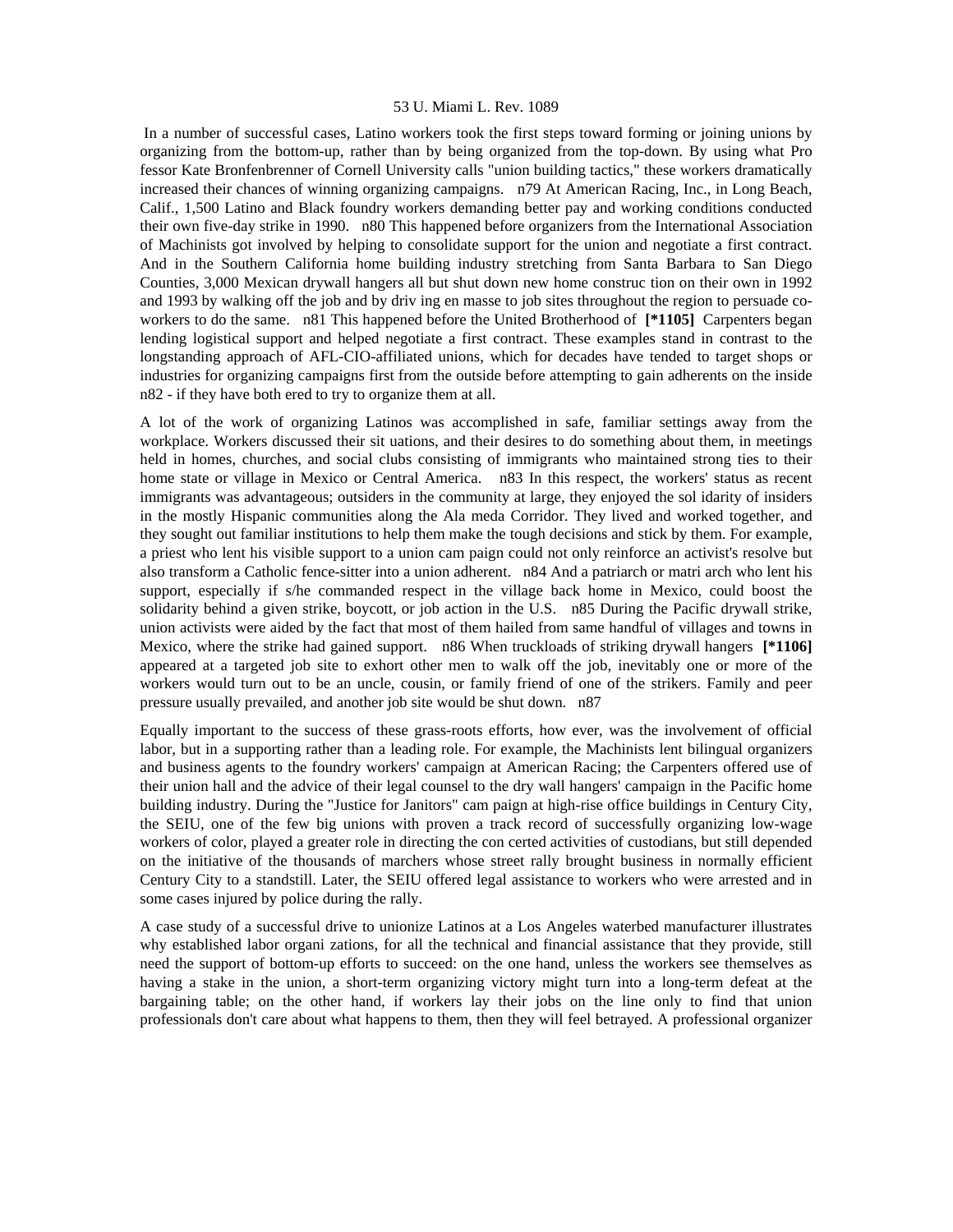recalled a meeting at which one of the shop's workers, a man respected by his peers, asked him a number of questions on behalf of the group:

"Could we be fired?" I said, "Of course." "What will the union do if they fire us?" I remember saying that the union would not do any thing for you or anyone if you're fired. [Instead, I asked:] What are you going to do for yourself? How are we going to work together? First, we have to identify who the union is. If we're going to identify the union as this building or me, it's better that we don't do anything. You want to organize the company. What are you going to do for him or him for you if you're fired? What we can provide is a lawyer and the experience we have on how to minimize the risk. If there is a firing, try to win it. That's all [a union can do]... "How are you going to guarantee that you don't sell out?" They had to insure that some idiot like me didn't **[\*1107]** sell out. The best way was for them to take the reins of the campaign in their own hands. They wanted me to promise that they would get certain wages and benefits, but I said I couldn't promise it. n88

In an age when so many other U.S. workers seem reluctant to embrace unionism, it is remarkable that an historically outsider group of working people have managed not only to choose collective representa tion, but also to achieve tangible progress with it.

# 2. Ivory tower expertise.

 The professionals who lent their expertise to successful Latino organizing campaigns included not only veteran labor organizers but also academics who wanted to make a difference. In Southern Califor nia, much of the strategic groundwork that made it possible to finish the job that Latino workers had started was laid by economics and urban planning professors associated with UCLA's Community Scholars Pro gram. The Community Scholars, who were organized by Professor Gilda Haas, were drawn from two institutions affiliated with UCLA: the university's School of Urban Planning and its Center for Labor Research and Education. n89

The Community Scholars undertook the research necessary to tar get particular industries for organizing. For example, a document enti tled Manufacturing in Los Angeles: Opportunities for Organizing, n90 published by LA MAP, attempted to make the case why organizing Latino manufacturing workers in the Alameda Corridor was not only feasible but also necessary to the community's economic health. The twenty-four charts and graphs attached to the document were produced by Professor Goetz Wolff. Professor Wolff's extensive research showed, as noted above, that the region's manufacturing sector is thriv ing; that low-wage Latino labor produce its profits; and that by carefully targeting certain types of businesses, especially in the non-durable goods segment, unions could successfully organize their workers without driv ing the businesses away to other communities or other countries.

Among other things, Professor Wolff believed that certain types of manufacturing businesses are extremely sensitive to their locations; that **[\*1108]** is, they cannot easily pack up and move away to avoid a union without jeopardizing their access to important markets for their manufactures. He identified nearly 400,000 manufacturing jobs falling into eight clus ters of business types as being location-sensitive to Los Angeles County. They included apparel and textiles (112,000 jobs); printing (50,700 jobs); trucking and warehousing (49,200 jobs); fabricated metal products and auto parts (64,300 jobs); food and kindred products (43,000); furni ture and fixtures and lumber and wood products (32,900 jobs); miscella neous plastics products (24,000) jobs; and paper and allied products (15,900 jobs). n91

Professor's Wolff's research was quickly put to the test. During the summer of 1996, Latino truck drivers went on strike against Gruma Corp., a U.S. subsidiary of Mexican food giant Grupo Maseca, S.A., for higher wages and more generous reimbursements of the expenses they incurred while delivering Missionand Guerrero-label tortillas to super markets and restaurants. n92 The success of the strike, which involved only 170 workers, depended on a community boycott of the company's popular tortillas, which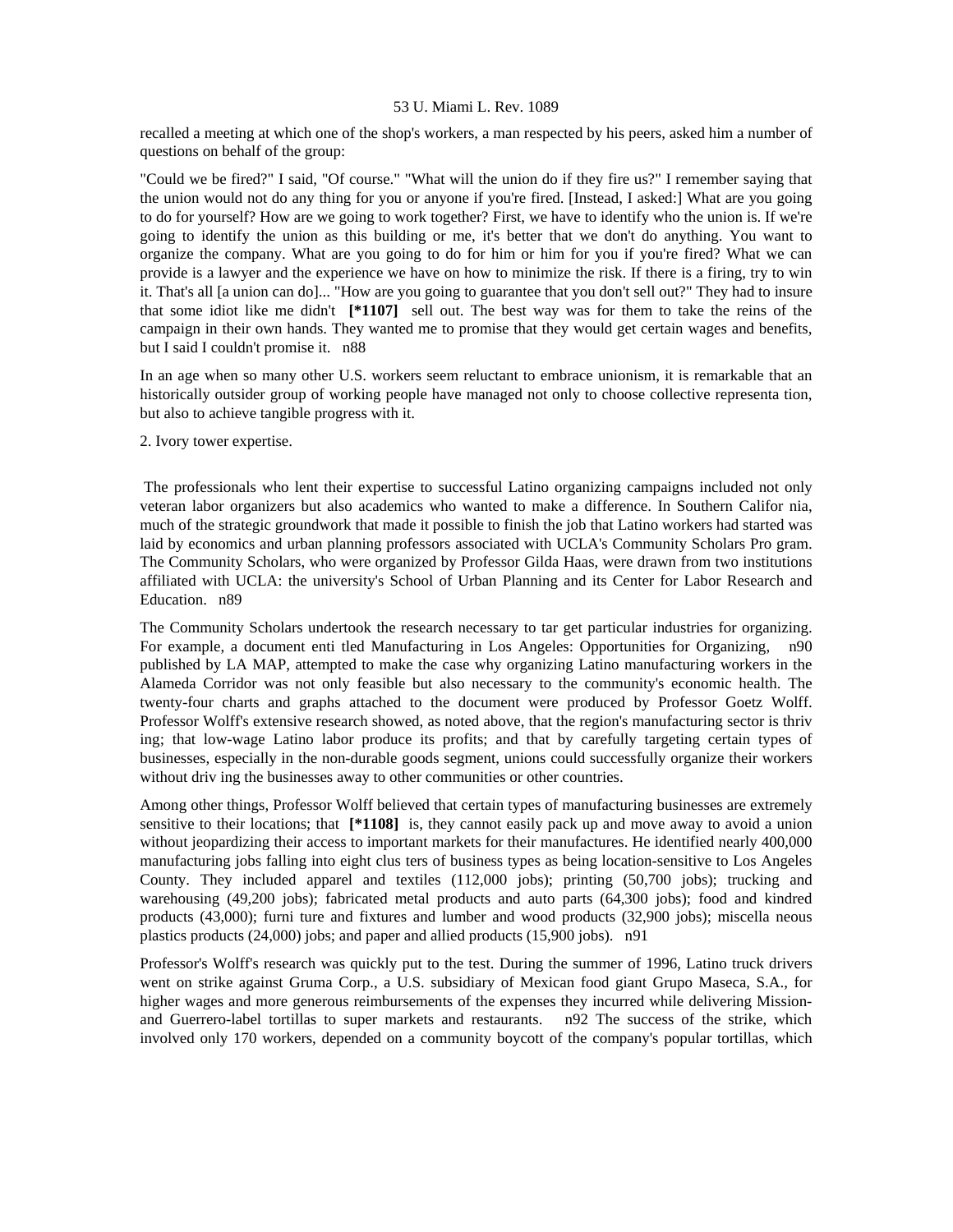accounted for 60 percent of the huge Los Ange les market. n93 According to the executive director of LA MAP, the strat egy behind the boycott, based on Professor Wolff's research, was that Gruma could afford neither to wait out a long boycott nor to import tortillas from its facilities outside the region. n94 Waiting out the boycott could cause the company to lose market share to other local manufac tures; importing tortillas could alienate picky Southern California con sumers - especially Latinos - who demand that their tortillas be fresh. The reason why Gruma had located its state-of-the-art tortilla plant in East Los Angeles in the first place was to be able to deliver fresh torti llas to area consumers. n95 After seven weeks, the strike and the boycott ended with a new contract providing substantial increases in drivers' pay and benefits.

In sum, academics like Professor Wolff have played a key role in Latinos's successful organizing efforts. Law professors would do well to emulate their activism.

# **[\*1109]**

3. Home remedies.

 In the health-conscious 1990s, unconventional therapies for chronic illnesses are gaining widespread acceptance, especially among urban, educated, Anglo professionals. n96 A path-breaking study published by the New England Journal of Medicine in 1993 revealed that America's commitment to unconventional forms of therapy is nearly as deep as it is to conventional ones. n97 The study estimated that 34 percent of all United States residents use one or more of sixteen different forms of alternative therapy each year. n98 Tellingly, among patients using uncon ventional therapy in 1990, nearly two-thirds did not bother to visit an alternative care provider. n99 But the one-third who did made 425 million visits to such care providers at total cost of \$ 13.7 billion. n100 Of this sum **[\*1110]** about three quarters - \$ 10.3 billion - was paid out of pocket. n101 By contrast, the general public made 388 million visits to primary care phy sicians, and for the conventional hospitalizations ordered by those physi cians, paid \$ 12.8 billion out of pocket. n102 Remarkably, patients tended to seek out unconventional and conventional treatments together, usually unbeknownst to their traditional primary care physicians. n103

Of course, many Latino households have never given up the old remedios caseros - home remedies - of our ancestors to cure the common afflictions of human kind. The rich literature available today on home remedies and how to use them owes much to Latino folk tradi tions, especially those of Mexican-Americans. n104

Why do unconventional therapies continue to flourish alongside the conventional ones embraced by modern medical science? Often, it is because the intervention of Western healing practices alone has failed. "Many of us are searching for a cure, and we take it wherever we can get it - and that is not entirely with traditional medicine," explained a reader who had devoured the Journal's study. n105

Like conventional medicine, conventional labor law often fails the very patients that it is supposed to help. The debilitating "on the job" injuries from which so many workers, especially Latinos, suffer - low pay and anti-democratic working conditions - resist the twin conven tional cures that the American legal system offers: enacting new laws and bringing legal actions. As suggested by both labor law scholars n106 **[\*1111]** and legal commentators, n107 the notion that workers' rights can be vindi cated primarily by resort to lawmaking and adjudication is belied by the facts. In their book Failed Revolutions, n108 Richard Delgado and Jean Stefancic have identified the source of such failures of law and legal institutions as a defect not in our wills but in our imaginations: "the array of preconceptions, meanings, and habits of mind that limit and frame the horizon of our possibilities." n109 Limitations of imagination necessarily impose limitations on action, whether we are doctors or law yers, labor leaders or elected officials, legal scholars or society at large.

Organizing among Latino workers has been successful in part because it has not been confined within the conventional limits of labor's imagination. Three strategies have been particularly useful: (a) undertaking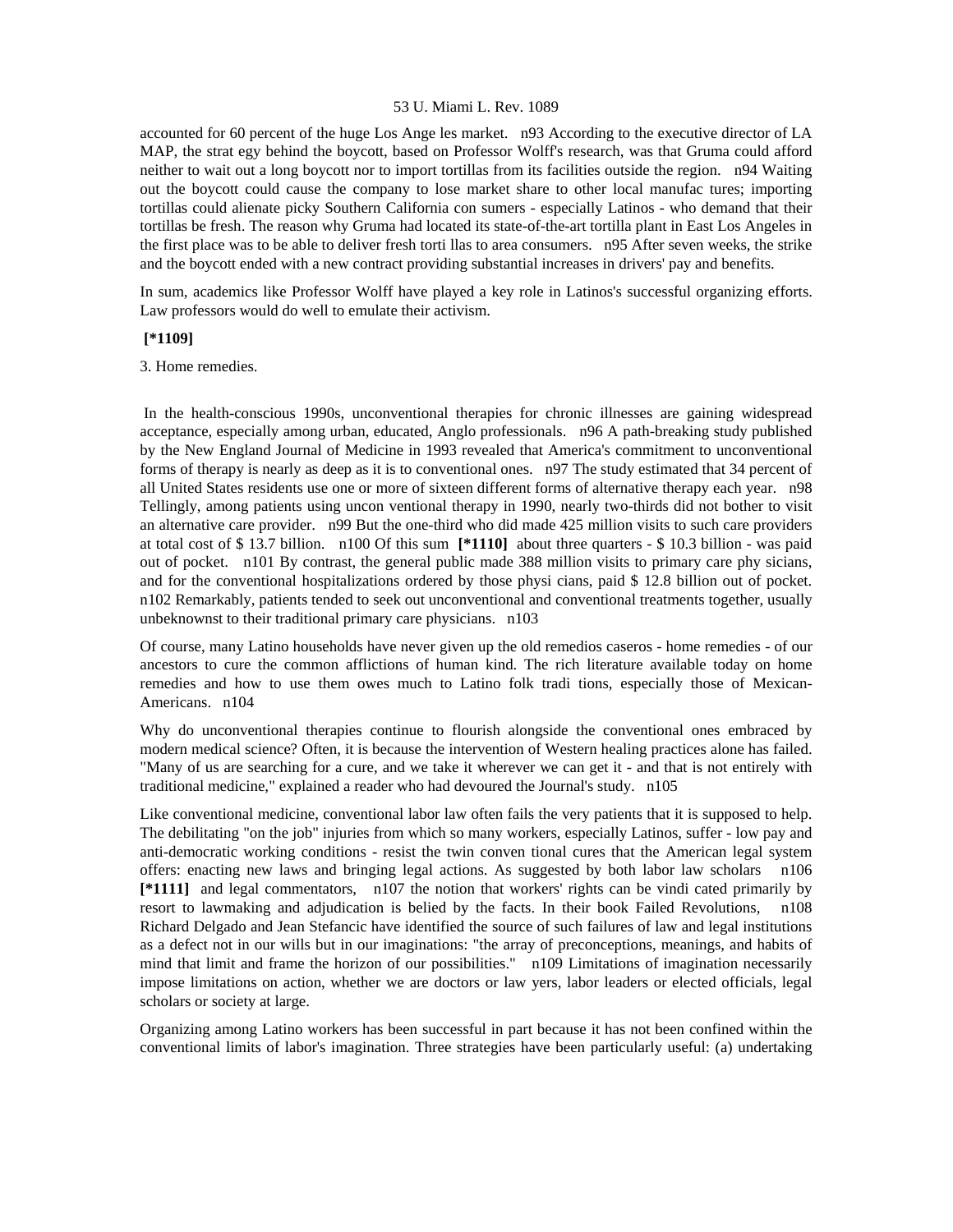large-scale organizing efforts, (b) pressuring employers through non-traditional self-help tactics, and (c) steering clear of official legal institutions, especially the National Labor Relations Board ("NLRB") and the law it administers, the National Labor Relations Act ("NLRB").

(a) Large-scale organizing efforts. Organizing is expensive, for employers as well as unions. Facing the wage pressures that unioniza tion entails, most employers are understandably resistant to relinquish ing any competitive edge in labor costs to their competition by becoming unionized and are willing to spend great effort now to avoid having to spend more on wages and benefits later. n110 Facing such resist ance, unions are understandably reluctant to commit scare resources to difficult organizing campaigns. The result is piecemeal organizing. Unions tend to organize on a "shop by shop" rather than on an "industry by industry" basis, and to focus on so-called "hot shops" - places where in-plant organizing is already underway - when they do make a move.

Although shop-by-shop organizing has its place, too often it is inef fective compared to industry-wide organizing. Pacific drywall hangers working in Southern California homebuilding and janitors embracing the "Justice for Janitors" campaign were successful largely because they gained adherents and demanded a place at the bargaining table by **[\*1112]** attacking all employers in the target industry at once. When an entire industry can be shut down, employers take notice. As LA MAP strate gists put it:

Los Angeles can serve as a successful proving ground of the labor movement's ability to organize whole industries, geographic areas and communities at once. Single shop by shop organizing does not generate the energy and excitement necessary to create the momentum needed to make the labor movement the instrument it can become in the lives of workers and their families. This kind of "scale" organizing is necessary ... n111

In this respect, labor is returning to its roots; industry-wide bargain ing is the paradigm attached to traditional federal labor law, especially in the years after World War II. Once an entire industry (or at least, a critical mass of it) is organized, labor costs for each employer in the industry can be equalized. Theoretically, no single employer need com pete for the consumer's dollar based on the cost of labor once each employer must pay the same price for it. n112

The main problem with this paradigm is that industrial unionism is dead or dying in industries that are global in nature. n113 As physical and cultural barriers to the movement of capital have fallen, the potential labor markets of many industries have grown. In these industries, the labor pool now includes low-wage, non-union workers abroad. Many of these workers are desperate for any work at any wage. Unless these workers are successfully organized, and unless their wages are substan tially raised, even successful large-scale organizing of workers unions in discrete parts of the U.S. economy could be for naught.

(b) Non-strike alternatives. Traditionally, workers dissatisfied with terms and conditions of employment imposed by an employer resorted to their economic weapons of self-help, especially the strike and the picket line. But the harsh realities imposed by the global marketplace for wage labor in so many industries today means that neither the strike nor the picket line poses the economic threat it to employers that it used to. n114 More than ever, these are weapons of last, and sometimes futile, resort. Alternative self-help tactics, however, have been developed, and **[\*1113]** labor's experimentation with them over the past ten to fifteen years has been promising.

For some time, unions have successfully undertaken a variety of "campaigns" designed "to challenge management in the workplace, in the community, in the board room, and on Wall Street." n115 In a corpo rate campaign, consumers may be urged to boycott the employer's prod ucts and take other actions aimed at influencing corporate shareholders; sometimes, union members buy stock in a company solely for the pur pose of gaining a forum at shareholders' meetings. In a community campaign, members of churches and temples, civic organizations, and other community groups may be urged to contact the employer to express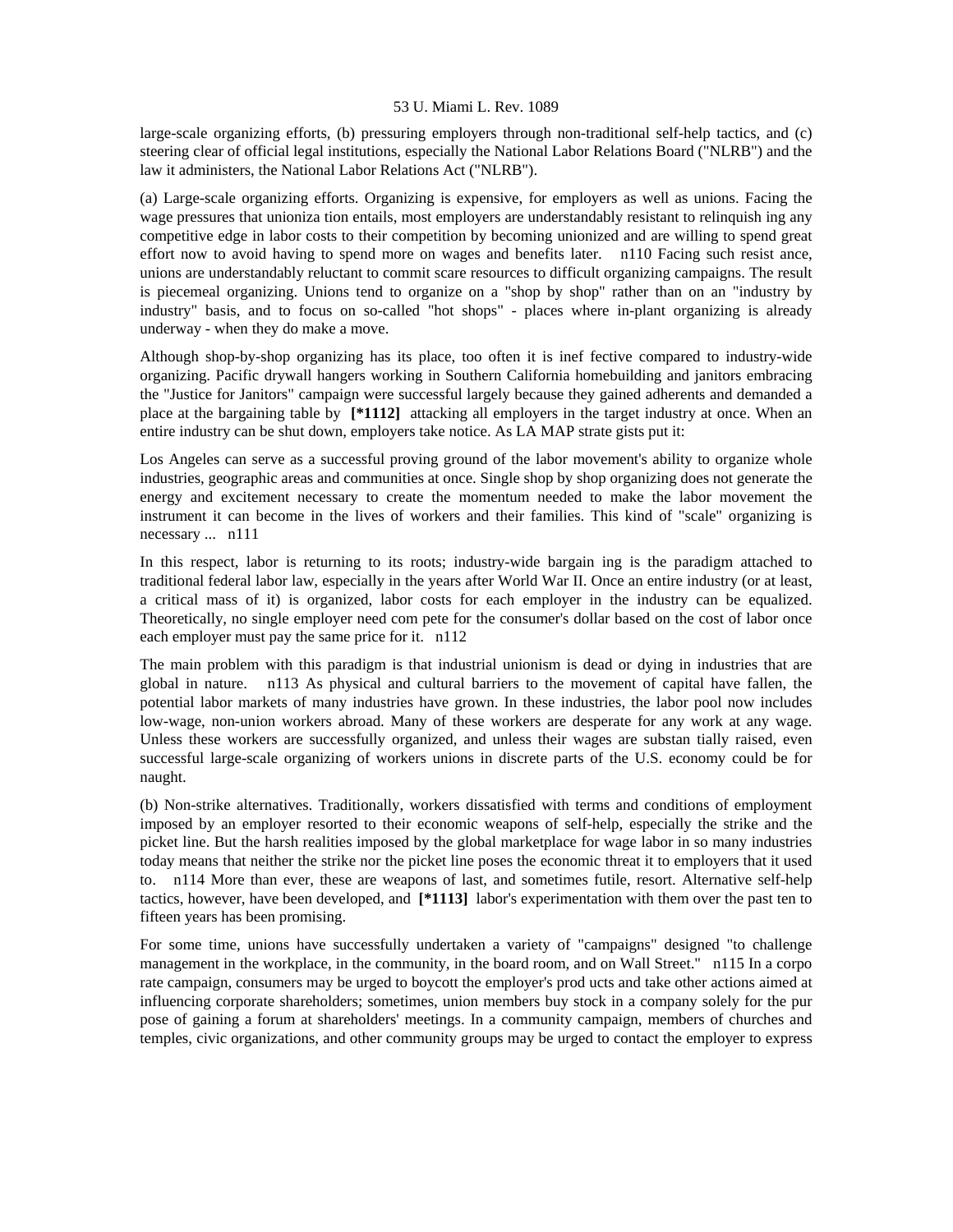their concern about its labor relations policies and to participate in rallies and other public events designed to draw unfavorable attention to the employer's behavior. And in a traditional advertising campaign, members of the public at large may be urged to see things the union's way through radio and television spots.

For example, Teamster delivery drivers at Gruma Corp. used vari ants of both the corporate and community campaigns - the former, by appealing to consumers to boycott Mission- and Guerrero-label torti llas; n116 the latter, by recruiting and deploying a group of UCLA students to go into the Hispanic communities of East and South Central Los Angeles to build support for the boycott. n117

Moreover, taking a cue from members of academy, some unions are reaching across borders to build solidarity abroad for labor disputes having effects at home. For example, at the New Otani Hotel in Los Angeles' Little Tokyo, officials of the Hotel Employees and Restaurant Employees Union traveled to Japan to rally support among Japanese labor leaders and demonstrate against Kajima Corp., the hotel's owner. n118 It was a small step, but an important one. As long-time Cali fornia labor leader Jack Henning put it: "The only answer to global capi talism is global unionism." n119

(c) Avoiding official legal institutions. Latino workers have over come tremendous legal obstacles to form and join their unions. The **[\*1114]** built-in shortcomings of federal labor law in the late Twentieth Century have been well-documented; it hardly needs to be pointed out again that the structure of the National Labor Relations Act itself often stands in the way of the effective enforcement of the very employees' rights that the law is supposed to protect. n120 Moreover, up to half of Latino work ers are recent immigrants; it is no secret that the entry, residency, and citizenship requirements of the Immigration and Naturalization Act, not to mention their unforgiving application, place high hurdles between Latinos and the jobs they seek to gain and maintain in the United States. n121 Whether documented or undocumented, the choice by so many Latino workers to take up union activism defies the conventional wisdom that immigrants tend to avoid getting involved in workplace or community affairs for fear of deportation, calling unwanted attention to themselves, or both. n122

Instead, what these workers avoided was getting involved in the government bureaucracies that administer federal labor and immigration law. As to labor law, organizers of Latino workers consciously pre ferred to place their hopes in self-help tactics rather than in the NLRB. LA MAP made this "non-NLRB" strategy an explicit organizing princi ple. n123 As to immigration law, there is little organizers could do to influ ence the policies and enforcement practices of the Immigration Naturalization Service. But they could recognize that, despite the formi dable barriers posed by the statute and the INS, Latino workers inevita bly come to the U.S. and find work here. n124 The very fact that Latino immigrants come in spite of everything done through legal institutions to deter them from doing so suggests the strongest desire to improve their own lives, and the potential for doing so without official govern ment assistance.

# **[\*1115]**

III. Some Challenges Facing a Latino-Led Labor Movement

 For everything promising that I have mentioned about organizing among Latinos, there is much that is unsettling. At least three serious challenges confront the labor movement in general and a Latino-led labor movement in particular.

First, the arduous task of labor organizing has a long, long way to go before it is in a position to help even half of the low-wage workforce, whether in Los Angeles County or across the United States, whether Latino or otherwise. At barely 10 percent of the private sector non- agricultural workforce, the labor movement remains on the margins of the working lives of most Americans and is likely to remain so for some time to come. Although the AFL-CIO and its affiliated unions have made real progress under John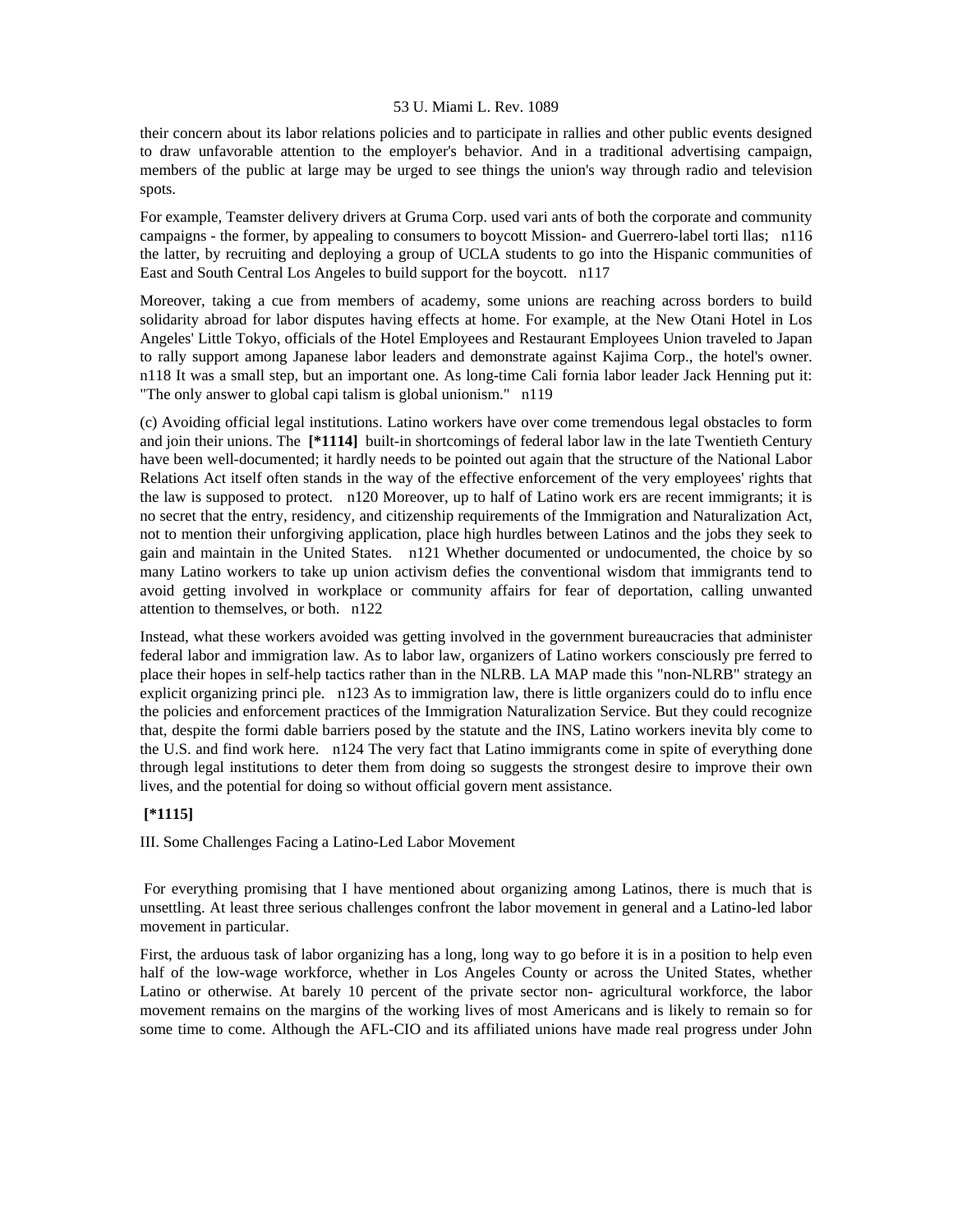Sweeney, "the road ahead remains unsure and bumpy. And the residual weight of decades past makes the ultimate success of Sweeney's project anything but certain." n125

Indeed, there are already significant casualties. Only a few years after it started, LA MAP is all but dead, mortally wounded by the inabil ity of disparate Southern California unions to put aside their parochial interests in order to pursue the broader organizing agenda conceived by its framers. n126 So notwithstanding the contributions of Latino organiz ing successes, labor's first, and perhaps overwhelming, challenge will be merely to sustain the modest momentum it has achieved during the 1990s.

Second, to be truly successful, labor has to be inclusive; that is, it must build coalitions among all workers, not just Latinos (and for that matter, not just workers living in the U.S.). As Professor Rudy Acu<tild  $n>a$ and others have noted, even in Los Angeles County, the longstanding tensions between Latinos and Anglos are now supplemented by poten tially greater tensions between and among Asians, Blacks and Lati nos. n127 These tensions show up in many places, including the struggle by poor people for decent jobs at decent wages. Indeed, one of the greatest challenges facing communities of color, including Latino com munities, is how to achieve "interracial justice" in an era when their growing influence causes other such communities of color to feel dis placed. n128 A Latino-led labor movement that improves the lives of **[\*1116]** Latino workers at the expense of, or at the perceived expense of, other "others," is doomed to suffer the same insularity that the Anglo-led labor movement has.

Finally, labor's toughest challenge is not organizing workers, but rather, organizing a new vision of social justice. Once labor recruits all the new members it now plans to get, what is it going to do with them? n129 The tension is age-old. During the Nineteenth Century, organ ized labor saw itself as a means toward the end of civic republicanism, and for a time, the end of capitalism itself; during the Twentieth Cen tury, it saw itself as means toward "business unionism," working in part nership with the owners of capital. n130 It remains to be seen whether, during the Twenty-first Century, labor will be about more than the pur suit of bigger paychecks and better benefits. As one observer has put it: "Are you organizing workers to empower themselves and confront employers or just building dues-paying units and looking for a seat at the table?" n131

Even the brightest lights in the labor movement don't yet know. "It's too early to devise a strategy," explains SEIU President Andy Stern. "First you've got to get people into the boat and get them rowing. We still don't have the hundreds of organizers we need going out every night; still don't have our pension plans where they should be; still don't have enough experience in winning strikes with community support." n132

But if the beginning of a new era is too soon to develop a new vision of social justice, when will it be? If the heyday of Cesar Chavez and the United Farm Workers is any indication, there is some reason to believe many people at the core of labor's new movement, especially Latino workers, hunger for more than business unionism; they also want justice, morality, and spirituality. n133 It would seem that the time to dis **[\*1117]** cuss organized labor's role, if any, in pursuing these goals is now.

## Conclusion

 I began this essay by discussing the significance of the UPS strike during the summer of 1997 for Latino workers. For me, this dispute signaled the great potential of the new American labor movement, and with it, the important role that Latino workers are destined to play. Like the other great organizing victories of the 1990s, the UPS strike demon strated not only that Latino workers have much to gain from the labor movement, but also that the labor movement has much to gain from Latino workers. Octavio Paz says that modern man "never surrenders himself to what he is doing," and that "the profoundest part" of him "always remains detached and alert." n134 As a law professor who has the luxury of examining "the profoundest part" of women and men at work, I am finding that there is no better place to study the interdependence of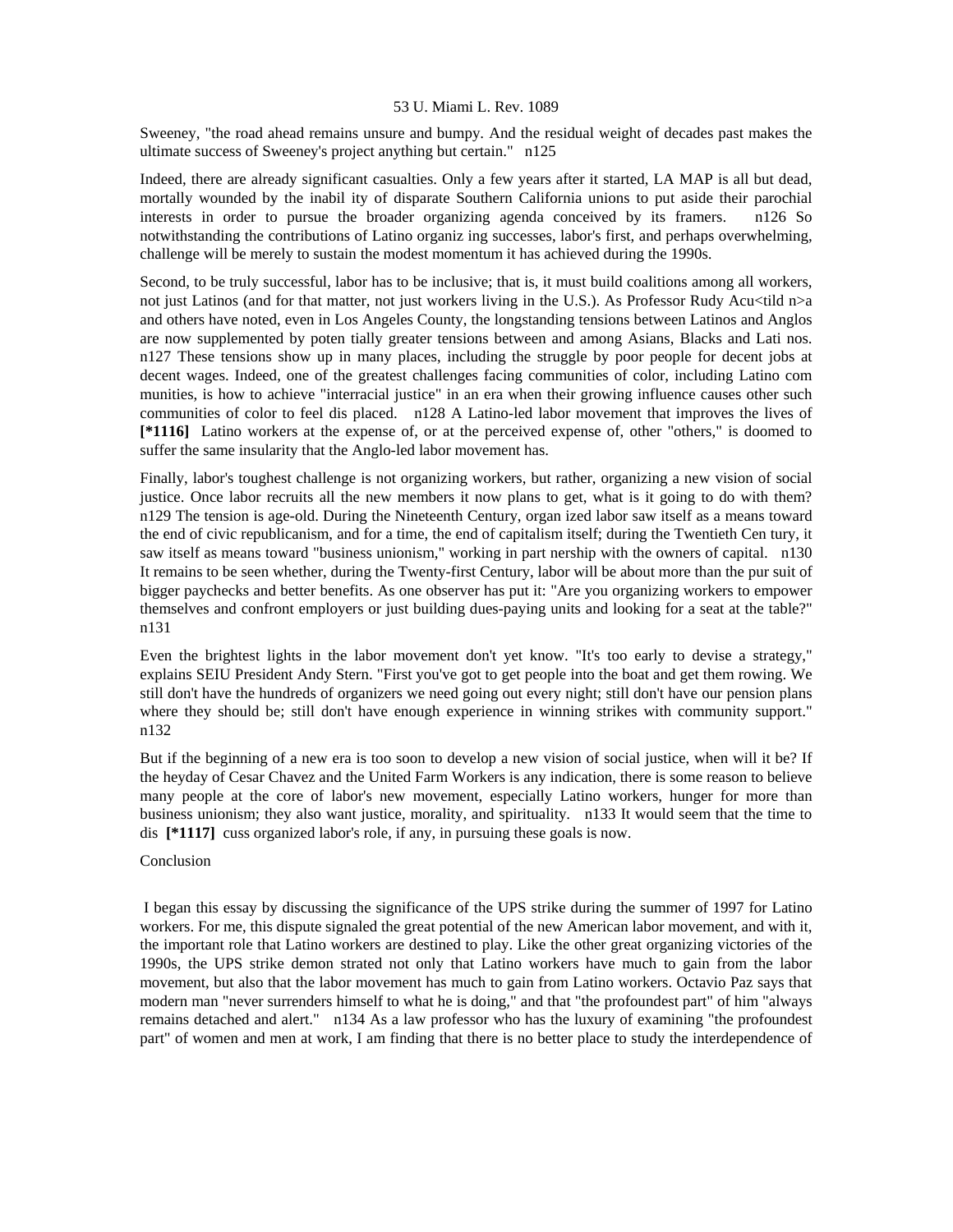Latino workers and the labor movement than Los Angeles, where exper iments in the future are being conducted every day.

# **FOOTNOTE-1:**

n1. Octavio Paz, The Labyrinth of Solitude 204 (Grove Weidenfield ed., 1985, trans. Lysander Kemp).

n2. See, e.g., Karen Kaplan, Teamsters Strike UPS, L.A. Times, Aug. 4, 1997, at A-1.

n3. See, e.g., Jube Shiver, Jr., UPS, Teamsters Reach Accord, L.A. Times, Aug. 19, 1997, at A-1.

n4. Occasionally, however, a labor dispute is so momentous that it is credited with redefining labor relations for the generation in which it occurs. During the early 1980s, the mass firing of striking air traffic controllers by President Ronald Reagan, see, e.g., Samuel Estreicher, Labor Law Reform in a World of Competitive Markets, in Matthew Finkin, The Legal Future of Employee Representation 13, 19 (1994), and the plunging of Continental Airlines into bankruptcy by carrier chief Frank Lorenzo, see, e.g., Ray Scippa & Myrtle Davidson Malone, Point to Point: The Sixty Year History of Continental Airlines (1995), fit this bill because each event ended the long-term careers of thousands of unionized employees.

n5. Once a pillar of American industry, labor unions now face irrelevance, if not extinction. From their peak in the fifties, when they signed up roughly one in three American workers, unions now represent only one in six. Not counting public sector employees, the figure is closer to one in 10. If private sector unions continue to decline at the present rate, they will represent less than 5 percent of the workforce by 2005.

Sean Reilly, The Case for Unions, Wash. Monthly, July/Aug. 1995, at 26.

n6. See Christopher David Ruiz Cameron, New Face of American Labor, J. Comm., Aug. 29, 1997, at 8A.

n7. See id.

n8. Shiver, supra note 3, at A-1.

n9. See, e.g., Dan Weikel, Labor Day Rally Backs Drivers' Strike, L.A. Times, Sept. 3, 1996, at B-1 (noting that then U.S. Secretary of Housing and Urban Development Secretary Henry Cisneros, U.S. Reps. Esteban Torres and Maxine Waters, California Lt. Gov. Gray Davis, state Sens. Richard Polanco and Tom Hayden, and L.A. Dist. Atty. Gil Garcetti had each signed such a pledge).

n10. See, e.g., L.A. Union Organizing Project Gets Funding from Teamsters, 1996 Daily Lab. Rep. (BNA) No. 190, at D-11 (Oct. 1, 1996); see also Nancy Rivera Brooks, Hard Pressed: Truckers' Strike Has Some Areas Low on Tortillas, L.A. Times, Aug. 8, 1996, at D-1 (detailing effects of Teamsters' strike against Gruma Corp.).

n11. Multi-Union Organizing Effort in Los Angeles Aims at Immigrant Workers, 1995 Daily Lab. Rep. (BNA) No. 166, at A-5 (Aug. 28, 1995) (remarks of AFL-CIO California Immigrant Workers' Association Organizer Joel Ochoa).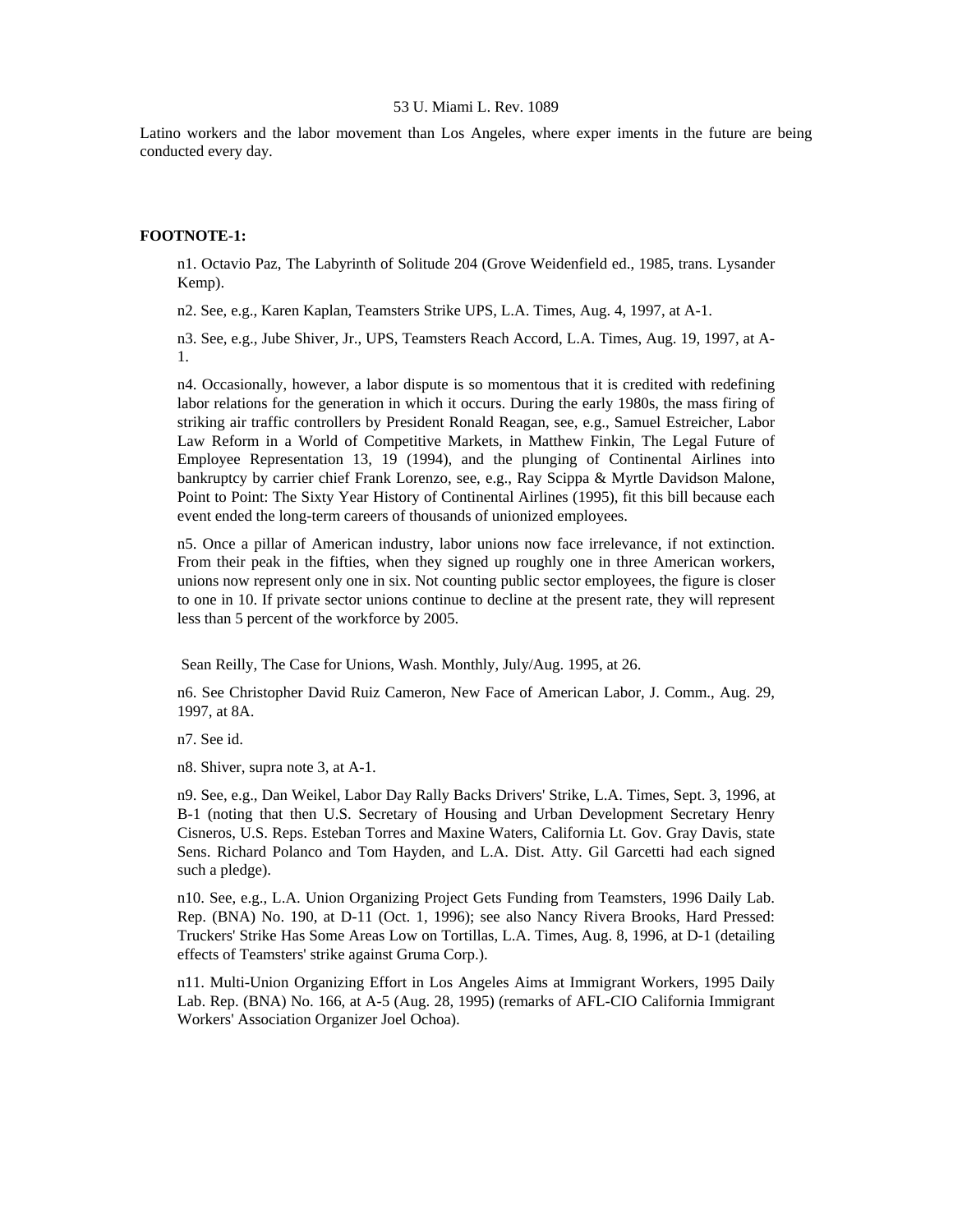n12. See, e.g., Los Angeles Manufacturing Organizing Project, Organizing the Future 2 (July 20, 1995) (on file with author) [hereinafter LA Map, Organizing the Future]; Mary Helen Berg, Labor Leaders Aim Efforts at Immigrants, L.A. Times, City Times, Oct. 30, 1994, at 1, 19.

n13. See, e.g., Nancy Cleeland, Home Care Workers Vote for Union a Landmark for Labor, L.A Times, Feb. 26, 1999, at A-1; Tom Gilroy, Los Angeles Home Care Workers Vote for Service Employees, Union Announces, 1999 Daily Lab. Rep. (BNA) No. 38, at AA-1 (Feb. 26, 1999).

n14. See, e.g., Stuart Silverstein, Undaunted by Setbacks, Truckers Look to Union, L.A. Times, Feb. 17, 1997, at A-1 [hereinafter Silverstein, Undaunted]; Jeff Leeds, What's Up, Dock? Trucking Dispute Prompts Changes at Local Ports, L.A. Times, May 21, 1996, at D-1; Stuart Silverstein & Jeff Leeds, Independent Truckers, Union Form a Convoy, L.A. Times, May 11, 1996, at D-1.

n15. See, e.g., Tom Gilroy, ALJ Rules in Favor of New Otani Hotel in Long-Running Fight with HERE Local, 1997 Daily Lab. Rep. (BNA) No. 157, at D-13 (Aug. 14, 1997); International Group Calls for Boycott of New Otani Hotels, 1997 Daily Lab. Rep. (BNA) No. 129, at D13 (July 7, 1997); Harry Bernstein, Hotel Needs to Deal Straight with Workers, L.A. Times, Dec. 19, 1996, at B-9.

n16. See, e.g., Jill Leovy, Leaf Blower Ban Takes Effect Today, L.A. Times, Feb. 13, 1998, at B-1; Bettina Boxall, Leaf Blower Issue a Clash of Expectations, Realities, L.A. Times, Jan. 11, 1998, at A-1.

n17. See, e.g., David Bacon, Unions and the Upsurge of Immigrant Workers, dbacon@igc.apc.org (Dec. 3, 1997) (on-line labor column).

n18. See, e.g., Marc Cooper, Labor Deals a New Hand, Nation, Mar. 24, 1997, at 11-12 (remarks of AFL-CIO President John Sweeney) (describing Las Vegas as "the hottest union city in America") [hereinafter Cooper, Labor Deals].

n19. See, e.g., Scott Wilson, Hispanic Community Supports Custodians in Labor Dispute, Wash. Post, Nov. 7, 1997, at B-5 (describing union drive by 11 maintenance workers at 590 unit apartment complex in Prince George's County as response to employer's having both made them clean sewers without protective gear and failed to grant pay raise in at least 2 years).

n20. See, e.g., Bill Lambrecht, Influx of Hispanic Workers Alters Culture of Small Southwestern Missouri Towns, St. Lou. Post-Dispatch, Dec. 28, 1997, available in LEXIS, News Library, Slpd File (estimating 60% to 65% of workforce at 2 Hudson Foods, Inc., plants in Noel, Mo., to consist of recent Mexican immigrants).

n21. See, e.g., Sam Roberts, A New Face for American Labor, N.Y. Times Mag., May 10, 1992, at 15 (profiling Dennis Rivera, head of Local 1199 of Drug, Hospital and Health Care Employees Union).

n22. See, e.g., Howard Fullerton, Labor Force 2006: Slowing Down and Changing Composition, summarized in 1997 Daily Lab. Rep. (BNA) No. 233, at D-24 (Dec. 4, 1997) (excerpting Bureau of Labor Statistics' November 1997 Monthly Labor Review) (projecting Hispanics to become second-largest racial group in workforce by 2006); [Hispanic Workers](http://www.lexis.com/research/xlink?searchtype=get&search=156%20L.R.R.M.%20501)  [Could Soon Outnumber Blacks, 156 Lab. Rel. Rep. \(BNA\) 501](http://www.lexis.com/research/xlink?searchtype=get&search=156%20L.R.R.M.%20501) (Dec. 12, 1997) (same).

n23. Victor M. Valle & Mary Lau Valle, Recipe of Memory: Five Generations of Mexican Cuisine 172, 175 (1995).

n24. See id. at 172.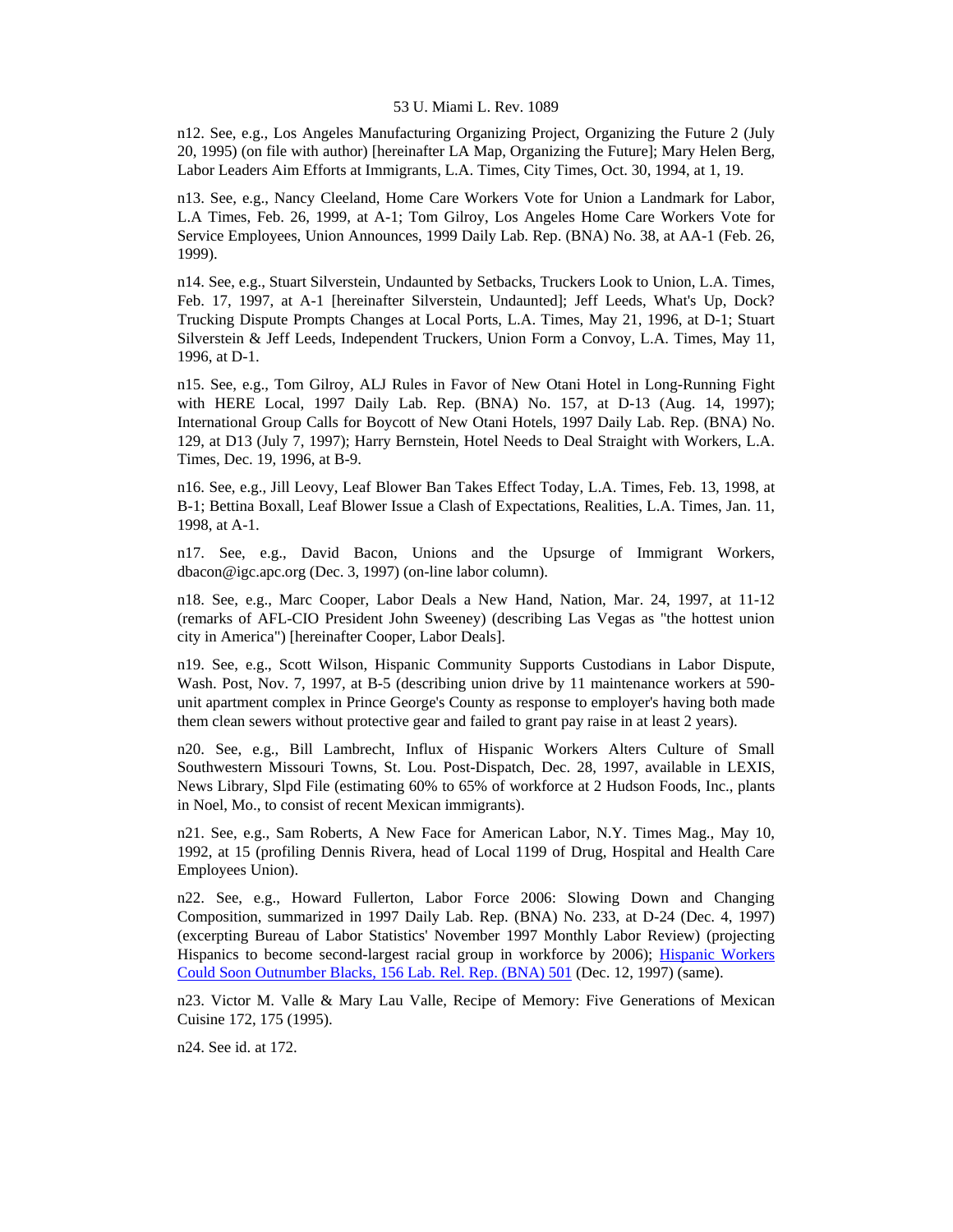n25. See id. at 41-42.

n26. See id. at 173.

n27. See id.

n28. See, e.g., Laura Esquivel, Like Water for Chocolate 45-46, 49-50, 52-53 (Carol Christensen & Thomas Christensen trans., 1992) (sharing complex recipe for quail in rose petal sauce).

n29. See, e.g., Juan Gomez-Qui<tild n>ones, Mexican American Labor: 1790-1990 39 (1994); Rodolfo F. Acu<tild n>a, Occupied America: A History of Chicanos 141 (3d ed. 1988); Christopher David Ruiz Cameron, "Friends" or "Enemies"? The Status of Mexicans and Mexican-Americans in the United States on the Sesquicentennial of the Treaty of Guadalupe Hidalgo, 5 Sw. J.L. & Trade Am. 5, 13 (1998).

n30. See Gomez-Qui<tild n>ones, supra note 29, at 3.

n31. We want the Mexicans because we can treat them as we cannot treat any other living man. We can control them at night behind bolted gates, within a stockade eight feet high, surrounded by barbed wire. We make them work under armed guards in the fields.

Gomez-Qui<tild n>ones, supra note 29, at 3 (quoting agricultural employer) (citation omitted).

n32. See, e.g., Gomez-Qui<tild n>ones, supra note 29, passim. A rich literature documents the place of Latino workers, especially Mexicanos, in the U.S. economy. For examples focusing on agricultural workers, see, e.g., Mark Reisler, By the Sweat of Their Brow: Mexican Immigrant Labor in the United States, 1900-1940 (1976); Carey McWilliams, Factories in the Fields (1939); Dennis Nodin Valdes, Betabeleros: The Formation of an Agricultural Proletariat in the Midwest, 1897-1930, 30 Lab. Hist. 536 (1989). For an example focusing on domestic workers, see Mary Romero, Maid in the USA (1994).

n33. Of course, Latino workers are not a homogeneous group. In 1980, the Census Bureau reported that the Hispanic workforce consisted of 6.1 million people, of which 57.4% were Mexican, 11.8% were Puerto Rican, 6.5% were Cuban, and 22.9% were "other" Hispanics. In 1990, the Hispanic workforce consisted of 10.1 million people, of which 59.4% were Mexican, 10.9% were Puerto Rican, 5.9% were Cuban, and 24.8% were "other" Hispanics. See Matthias H. Wagener, Survey of U.S. Hispanic Labor 17 (Aug. 1997) (compiled from U.S. Census Bureau, U.S. Statistical Abstract, and California Census of Population data) (on file with author) [hereinafter Survey of U.S. Hispanic Labor].

In fact, the broad coverage of the term "Hispanic" explains why in both text and tables my percentages of workers, as identified by race, add up to more than 100%. In relying on data compiled by the U.S. Census Bureau, I am compelled to rely also the Bureau's definition of the term "Hispanic," which refers to individuals of Latin origin of any race. This means, for example, that an individual who is both Black and Puerto Rican would be counted twice: once as "Black," plus once as "Hispanic."

n34. See [Survey of U.S. Hispanic Labor, supra n](http://www.lexis.com/research/xlink?searchtype=get&search=156%20L.R.R.M.%20501)ote 33, at 15.

n35. See id. at 14.

n36. See id. at 66 (graph).

n37. See id. at 66-67 (compiled from U.S. Statistical Abstract data).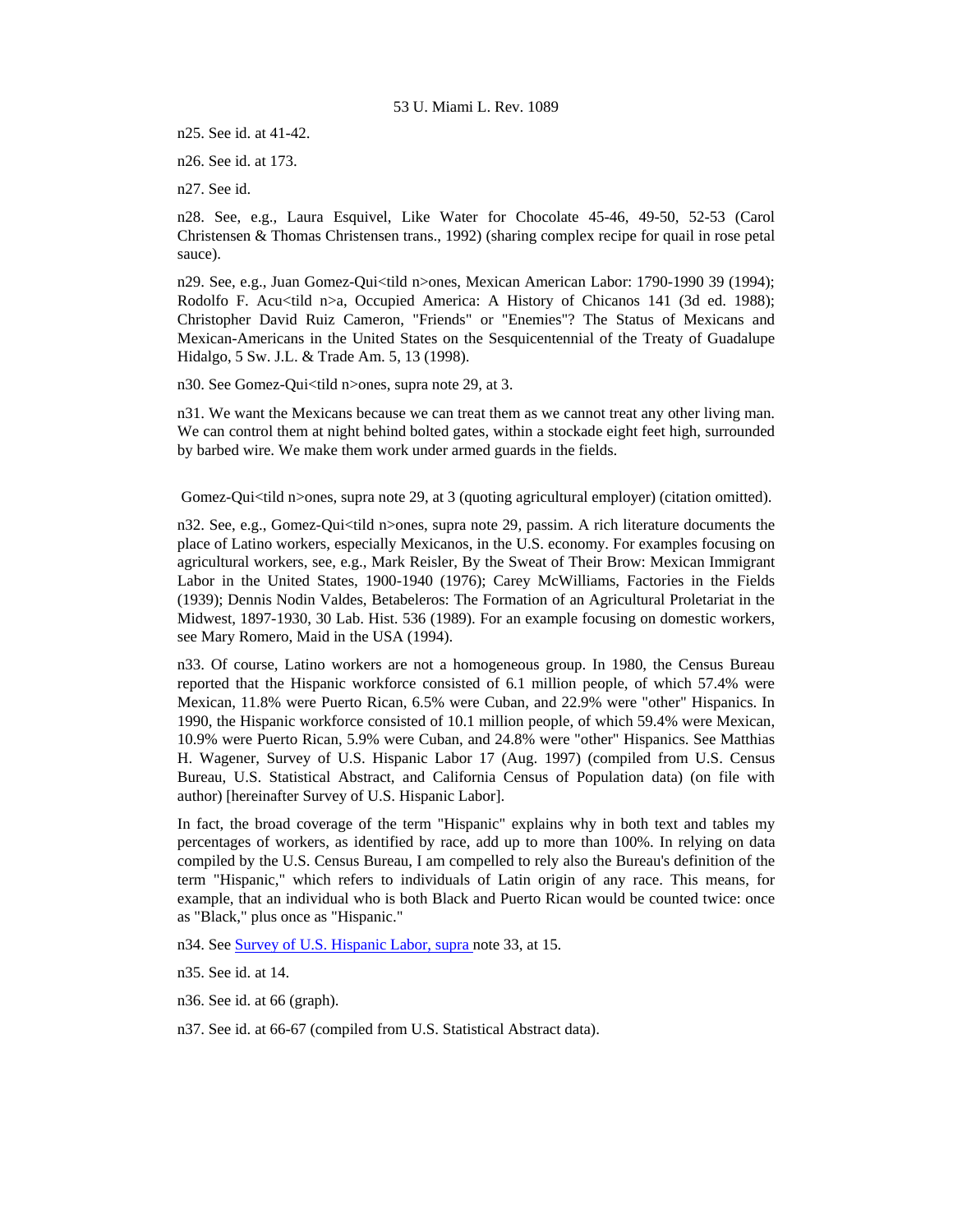n38. See id. at 55 (compiled from California Census of Population data).

n39. See id. at 54-55 (compiled from California Census of Population data).

n40. See id. (construct graph from bar charts).

n41. See Los Angeles Manufacturing Action Project, Manufacturing in Los Angeles: Opportunities for Organizing 14-15, 18 (June 24, 1994) (on file with author) [hereinafter LA Map, Organizing Opportunities].

n42. For example, whereas in 1993 the motion picture industry accounted for 3% of all jobs in Los Angeles County, the manufacturing sector accounted for 19% of all such jobs. See [LA](http://www.lexis.com/research/xlink?searchtype=get&search=150%20L.R.R.M.%2024)  [Map, Organizing Opportunities, supra n](http://www.lexis.com/research/xlink?searchtype=get&search=150%20L.R.R.M.%2024)ote 41, at 6.

n43. See [LA Map, Organizing Opportunities, supra n](http://www.lexis.com/research/xlink?searchtype=get&search=150%20L.R.R.M.%2024)ote 41, at 4-5; [LA Map, Organizing the](http://www.lexis.com/research/xlink?searchtype=get&search=150%20L.R.R.M.%2024)  [Future, supra](http://www.lexis.com/research/xlink?searchtype=get&search=150%20L.R.R.M.%2024) note 12, at 2; see also, e.g., Berg, supra note 12, at 19 (describing Los Angeles County as "industrial heartland" of U.S.).

n44. See [LA Map, Organizing Opportunities, supra n](http://www.lexis.com/research/xlink?searchtype=get&search=150%20L.R.R.M.%2024)ote 41, at 12.

n45. See id.

n46. See id. at 15, 18; *LA Map*, *Organizing the Future*, *supra note 12*, at 2.

n47. See [LA Map, Organizing Opportunities, supra n](http://www.lexis.com/research/xlink?searchtype=get&search=150%20L.R.R.M.%2024)ote 41, at 5.

n48. See Berg, supra note 12, at 1; James Flanigan, Remaking L.A. into the New City of Big Shoulders, L.A. Times, Nov. 15, 1995, at D-1.

n49. See Forecast Predicts Manufacturing Jobs in Los Angeles Area Topping 1 Million Mark, 1997 Daily Lab. Rep. (BNA) No. 124, at D-20 (June 27, 1997) (reporting prediction that manufacturing employment in 5-county Southern California area will reach 1,075,700 by 2000).

n50. See, e.g., Jim Newton, 3 Huge Projects Could Define 21st Century L.A., L.A. Times, Dec. 14, 1997, at A-1, A-44.

n51. See Gomez-Qui<tild n>onez, supra note 29, at 3.

n52. Id.; see also Rodolfo F. Acu<tild n>a, Anything But Mexican: Chicanos in Contemporary Los Angeles 109 (1996) ("What many Euroamericans regarded as the 'Great American Desert' was thus transformed by Mexican labor although Euroamericans remember only the role played by North American irrigation and drainage technology").

n53. See [Survey of U.S. Hispanic Labor, supra n](http://www.lexis.com/research/xlink?searchtype=get&search=156%20L.R.R.M.%20501)ote 33, at 20.

n54. See id. at 19.

n55. See id. at 58.

n56. See id. at 57.

n57. See, e.g., [LA Map, Organizing Opportunities, supra n](http://www.lexis.com/research/xlink?searchtype=get&search=150%20L.R.R.M.%2024)ote 41, at 9-11; Elizabeth Douglass, Northrop to Lay Off 2,700 in Downsizing, L.A. Times, Aug. 25, 1998, at A-1, A-15.

n58. See Berg, supra note 12, at 19.

n59. See id. (remarks of then-AFL-CIO Regional Director and LA MAP Co-Founder David Sickler).

n60. See [LA Map, Organizing the Future, supra n](http://www.lexis.com/research/xlink?searchtype=get&search=150%20L.R.R.M.%2024)ote 12, at 2.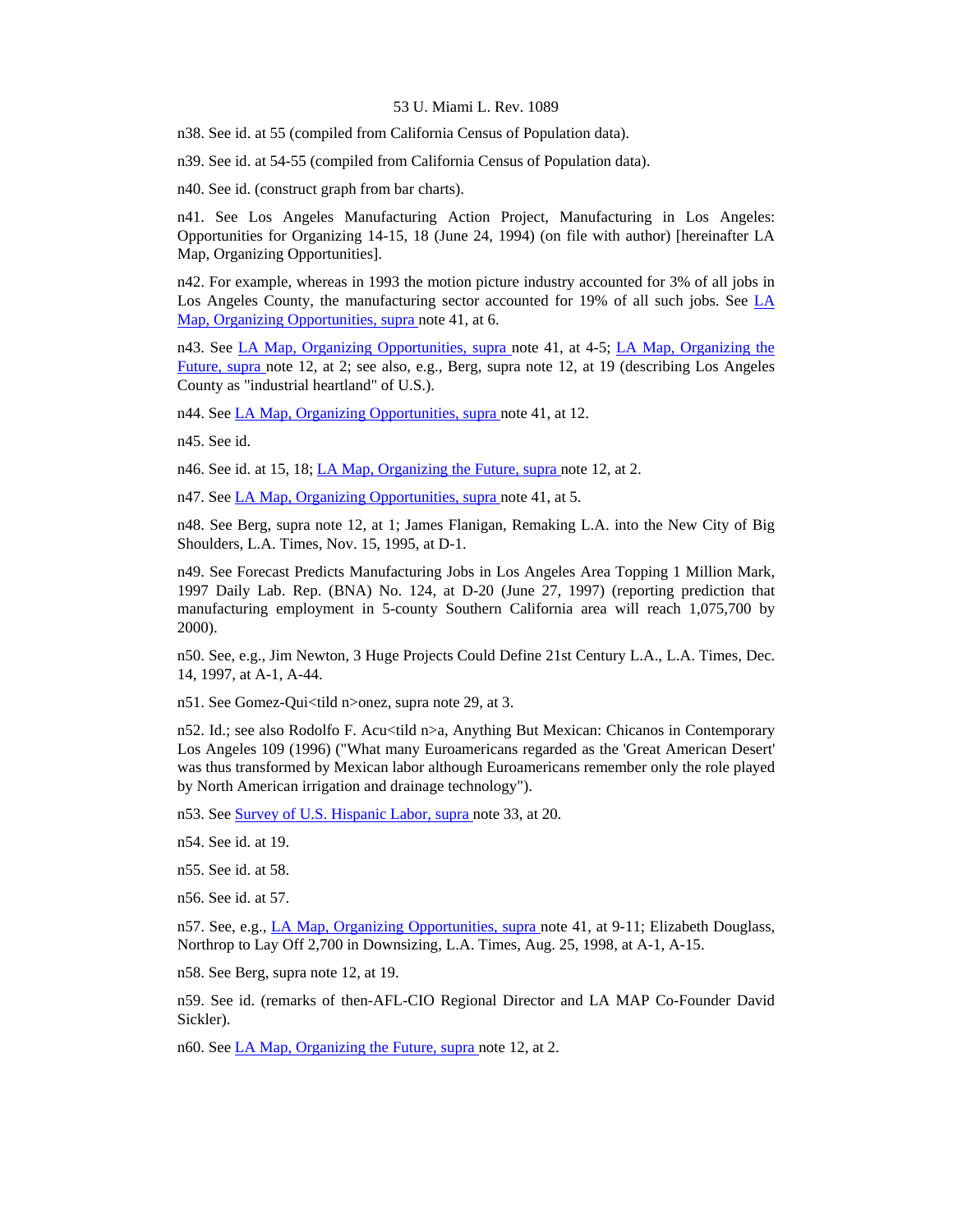n61. [LA Map, Organizing Opportunities, supra n](http://www.lexis.com/research/xlink?searchtype=get&search=150%20L.R.R.M.%2024)ote 41, at 30.

n62. See [id. at 29-30;](http://www.lexis.com/research/xlink?searchtype=get&search=150%20L.R.R.M.%2024,at%2029) [LA Map, Organizing the Future, supra n](http://www.lexis.com/research/xlink?searchtype=get&search=150%20L.R.R.M.%2024)ote 12, at 4-5. See also [Organizing Effort Aims at Immigrant Workers, 150 Lab. Rel. Rep. \(BNA\) 24, 24](http://www.lexis.com/research/xlink?searchtype=get&search=150%20L.R.R.M.%2024) (Sept. 4, 1995) (describing Alameda Corridor as "ground zero" for organizing immigrant Latinos who make up most of corridor's 300,000 manufacturing employees) [hereinafter Organizing Effort].

n63. [LA Map, Organizing Opportunities, supra n](http://www.lexis.com/research/xlink?searchtype=get&search=150%20L.R.R.M.%2024)ote 41, at 29-30.

n64. See Christopher David Ruiz Cameron, The Wages of Syntax: Why the Cost of Organizing a Union Firm's Non-Union Competition Should Be Charged to "Financial Core" Employees, [47](http://www.lexis.com/research/xlink?searchtype=get&search=47%20Cath.%20U.L.%20Rev.%20979,at%20983)  [Cath. U.L. Rev. 979, 983-84, 993-96 \(1998\)](http://www.lexis.com/research/xlink?searchtype=get&search=47%20Cath.%20U.L.%20Rev.%20979,at%20983) [hereinafter Cameron, Wages of Syntax].

n65. See [Survey of U.S. Hispanic Labor, supra n](http://www.lexis.com/research/xlink?searchtype=get&search=156%20L.R.R.M.%20501)ote 33, at 9.

n66. See id.

n67. Although the survey data show the wages of union workers, across all races, to be 32% greater than those of non-union workers, this figure, like the others reported here, does not necessarily mean that unionization is the sole cause of the gap; other variables associated with unionization are also responsible. According to labor economists, the extent of union density does cause higher wages, but the actual differential varies depending upon the particular industry and geographical area. See Cameron, Wages of Syntax, supra note 64, at 997-99.

n68. See [Survey of U.S. Hispanic Labor, supra n](http://www.lexis.com/research/xlink?searchtype=get&search=156%20L.R.R.M.%20501)ote 33, at 9 (graph).

n69. See id. at 7.

n70. See id. at 6.

n71. See id. at 11 (graph).

n72. See id. at 11.

n73. See id. at 10 (graph).

n74. See Cameron, Wages of Syntax, supra note 64, at 980 (citations omitted).

n75. See id. at 979 (citations omitted).

n76. As one organizer has put it, "These things are very slow to turn around, like an ocean liner." Cooper, Labor Deals, supra note 18, at 15 (remarks of Communication Workers of America's chief organizer). To his credit, Sweeney has helped stem the longstanding hemorrhage of union membership. A year and-a-half into his presidency, unions had gained more than 50,000 members. Id. And in 1998, AFL-CIO unions organized 475,000 new members. Michelle Amber, AFL-CIO Organized 475,000 in 1998, But Net Gain Only 65,000, Sweeney Says, 1999 Daily Lab. Rep. (BNA) No. 33, at A-14 (Feb. 19, 1999). But this good news was tempered by the continuation of both losses among unionized workers and gains among non-unionized workers, which produced a net increase gain of just 65,000 new members. Id.

n77. Marc Cooper, Labor's Hardest Drive: Organizing a New Politics, Nation, Nov. 24, 1997, at 16, 18 [hereinafter Cooper, Labor's Hardest Drive] (remarks of unidentified international union representative).

n78. See Bacon, supra note 17.

n79. See, e.g., Kate Bronfenbrenner, From the Bottom Up: Building Unions and Building Leaders Through Organizing and First Contract Campaigns iii (Apr. 30-May 2, 1998)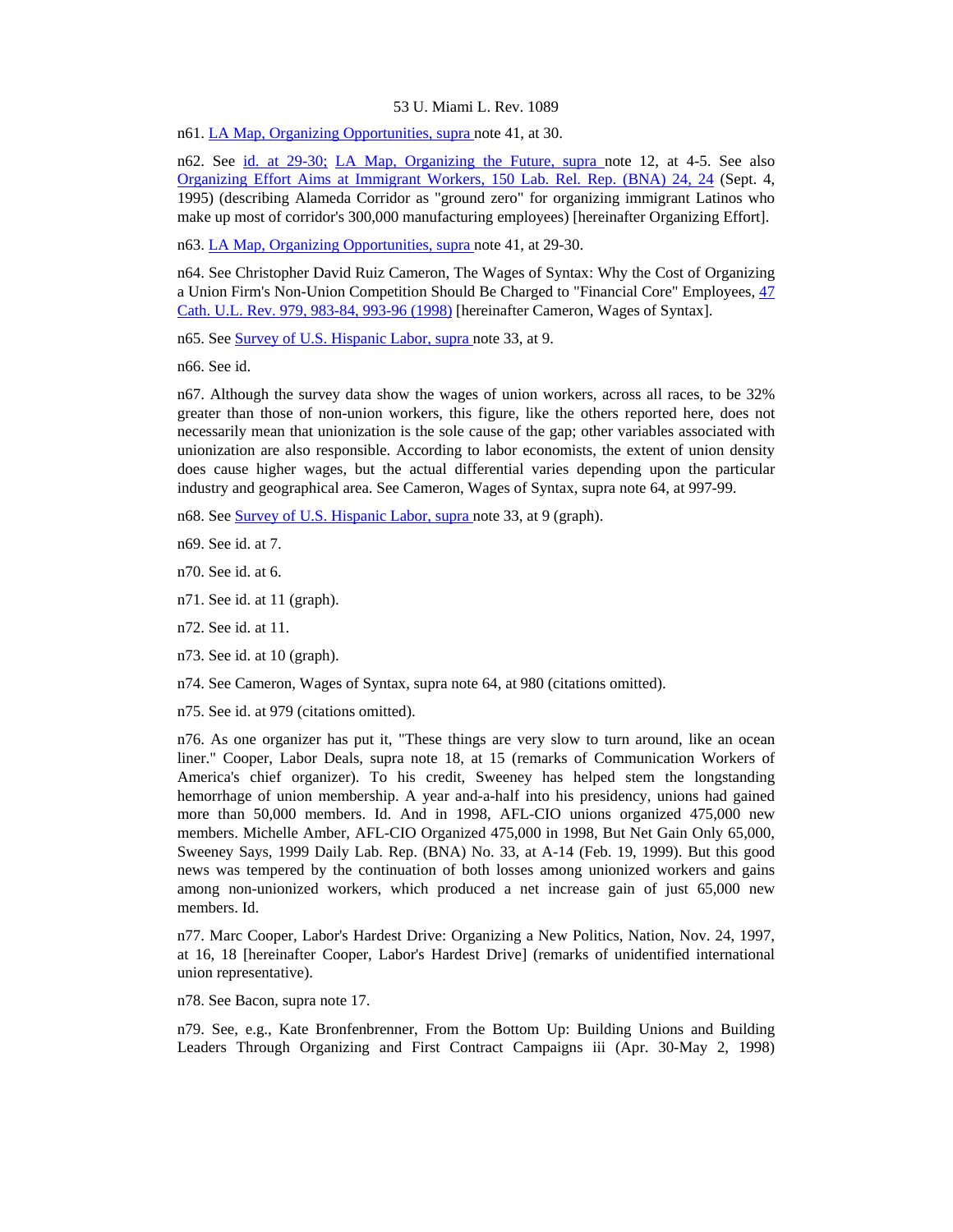(unpublished executive summary for UCLEA/AFL-CIO Education Conference, San Jose, Calif.) (reporting average win rates as high as 78% in bargaining units with a majority of workers of color where 10 or more "union building tactics" were used).

n80. See [LA Map, Organizing the Future, supra n](http://www.lexis.com/research/xlink?searchtype=get&search=150%20L.R.R.M.%2024)ote 12, at 2.

n81. See, e.g., Bacon, supra note 17. According to labor journalist Bacon:

One of the most important of the immigrant rebellions was the yearlong strike by southern California drywallers, who put up the interior walls in new homes. In 1992 and (1993), from the Mexican border north to Santa Barbara, an area of 5000 square miles, these mostly-Mexican immigrants were able to stop all home construction. Workers ran their movement democratically, from the bottom-up. They defied the police and the Border Patrol, blockading freeways when their car caravans were rousted as they traveled to construction sites.

When the drywallers picketed, their lines often numbered in the hundreds, walking onto construction sites and talking non-strikers into putting down their tools.

Id.

n82. The contrast between bottom-up and top-down organizing is portrayed in the film Norma Rae, in which the story of a successful drive to unionize a Southern textile mill begins with the arrival of a professional organizer from the big city. He tries to court workers by passing out pro- union literature at the factory gate. The effort is a miserable failure until local resident and mill worker Norma Rae, an acquaintance, develops some interest, and later, a passion, for the union cause. See Norma Rae (Twentieth Century Fox 1979) (feature-length motion picture starring Academy Award-winning actress Sally Field in title role).

n83. See [Organizing Effort, supra n](http://www.lexis.com/research/xlink?searchtype=get&search=150%20L.R.R.M.%2024)ote 62, at 24.

n84. See, e.g., Map Notes, July 1, 1995, at 1 (discussing role of Director of Hispanic Ministries for Archdiocese of Los Angeles Father Pedro Villaroya, C.M., "in beginning to place the LA MAP organization inside the Archdiocese of Los Angeles" and "generating a list of 55 Catholic parishes that are situated in the Alameda Corridor"). See also [LA Map, Organizing the Future,](http://www.lexis.com/research/xlink?searchtype=get&search=150%20L.R.R.M.%2024)  [supra](http://www.lexis.com/research/xlink?searchtype=get&search=150%20L.R.R.M.%2024) note 12, at 3 ("The ethnic composition and geographic concentration of the targeted workforce means that the strategic involvement of community based organizations like the Catholic Church and Mexican State Federations is crucial to a winning combination.").

n85. Conversation with AFL-CIO California Immigrant Workers Association Organizer Joel Ochoa (Mar. 1992). See also, e.g., Nancy Cleeland, Home for the Holidays, L.A. Times, Dec. 25, 1997, at A-3 (describing close familial, social, and financial ties between expatriate Mexicans living in Santa Ana, Calif., and the permanent residents of Granjenal, Michoacan).

n86. See Bacon, supra note 17.

n87. Id.

n88. Hector Delgado, New Immigrants, Old Unions: Organizing Undocumented Workers in Los Angeles 37 (1993) (remarks of Amalgamated Clothing & Textile Workers Union organizer Nestor Rivas) (emphasis added) [hereinafter Delgado, New Immigrants, Old Unions].

n89. Prominent Community Scholars included UCLA School of Urban Planning Professors Gilda Hass (the Community Scholars' coordinator) and Goetz Wolff and Center for Labor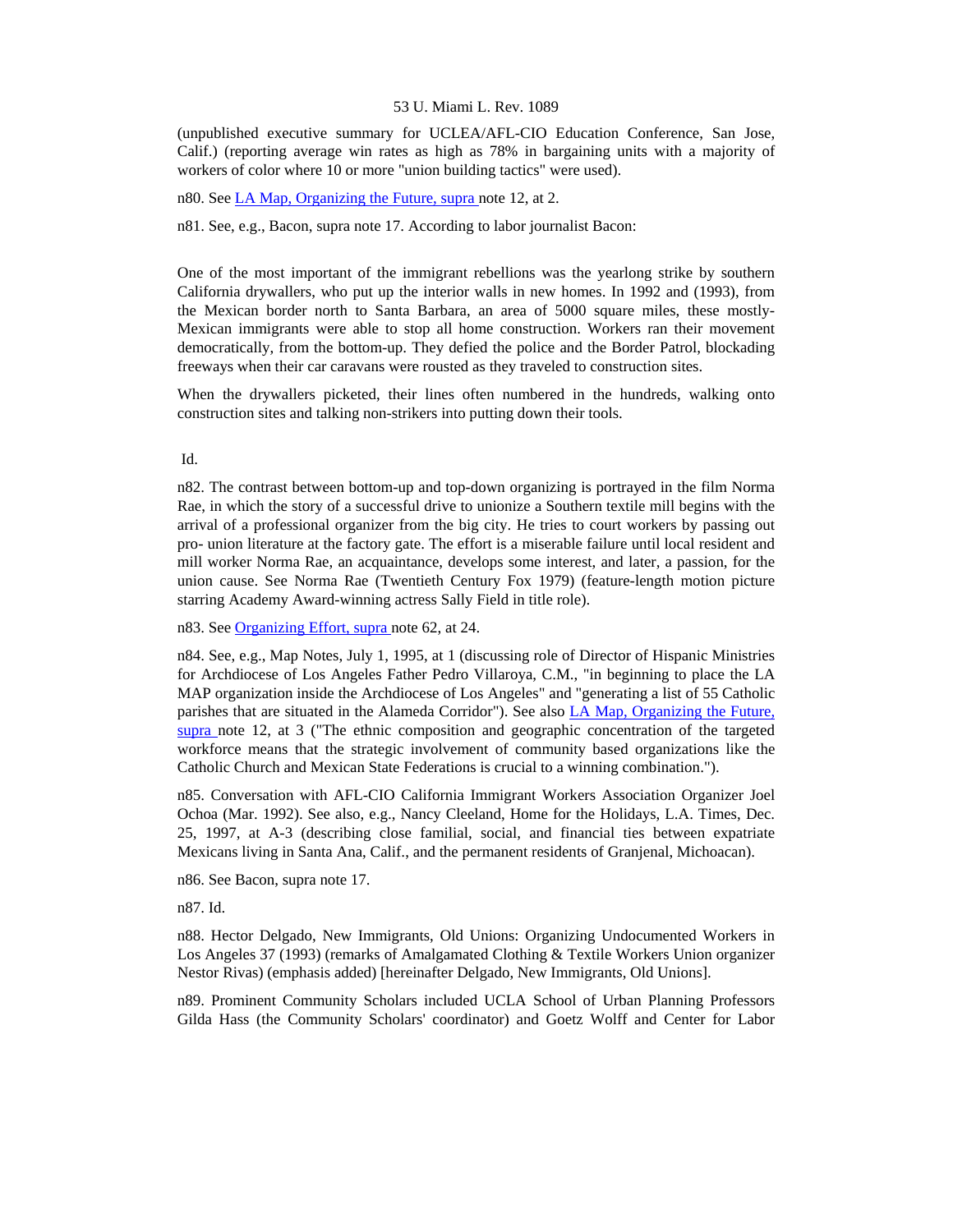Research and Education Executive Director Kent Wong. They also served on LA MAP's advisory board. See [LA Map, Organizing Opportunities, supra](http://www.lexis.com/research/xlink?searchtype=get&search=150%20L.R.R.M.%2024) note 41, at 30.

n90. See [LA Map, Organizing Opportunities, supra n](http://www.lexis.com/research/xlink?searchtype=get&search=150%20L.R.R.M.%2024)ote 41.

n91. See [LA Map, Organizing the Future, supra n](http://www.lexis.com/research/xlink?searchtype=get&search=150%20L.R.R.M.%2024)ote 12 (attachment 1).

n92. See Brooks, supra note 10, at D-10 (before the strike, Gruma Corp. reportedly paid the typical truck driver \$ 500, including commissions, for a 6-day work week against projected sales of about \$ 500 million for the year). Union officials complained that the pay was closer to \$ 200 to \$ 300 per week. See Weikel, supra note 9, at B-1.

n93. See id.

n94. Conversation with LA MAP Project Coordinator Peter Olney (Aug. 1996).

n95. See Brooks, supra note 10, at D-10 ("The East Los Angeles plant is the most technologically advanced tortilla-making facility in the world, churning out over 15 million tortillas a day.").

n96. See David M. Eisenberg, Ronald C. Kessler, Cindy Foster, Frances E. Norlock, David R. Calkins & Thomas L. Delbanco, Unconventional Medicine in the United States - Prevalence, Costs, and Patterns of Use, 328 New Eng. J. Med. 246, 248 (1993) [hereinafter Eisenberg, et al., Unconventional Medicine]; see also, e.g., Daniel J. Hufford, Folk Medicine in Contemporary America, in Herbal and Magical Medicine: Traditional Healing Today 18 (James Kirkland, Holley F. Matthews, C.W. Sullivan III & Karen Baldwin eds., 1992) ("Patients on unorthodox treatment [for cancer] ... tended to be white ... and better educated ... than patients on conventional treatment.") (quoting Barrie Cassileth, et al., Contemporary Unorthodox Treatments in Cancer Medicine: A Study of Patients, Treatments, and Practitioners, Annals of Internal Med. 102, 105-12 (1984)).

n97. Eisenberg, et al., Unconventional Medicine, supra note 96, at 246.

n98. Id. at 248. These unconventional therapies were:

 [tdi6m,m'Commercial weight-loss programsx',ql [tcgp1,m'Percent Using in Lastxx',qc] Type of Therapy ++ Percent Using in Last 12 Months Relaxation techniques13% Chiropractic10[sp'%'] Massage7[sp'%'] Imagery4[sp'%'] Spiritual healing4[sp'%'] Commercial weight-loss programs4[sp'%'] Lifestyle diets (e.g., macrobiotics)4[sp'%'] Herbal medicine3[sp'%'] Mega-vitamin therapy2[sp'%'] Self-help groups2[sp'%'] Energy healing1[sp'%'] Biofeedback1[sp'%'] Hypnosis1[sp'%'] Homeopathy1[sp'%'] Acupuncture $\langle 1$ [sp'%'] Folk remedies $\langle 1$ [sp'%'] [tn1,2] ++ Other than exercise or prayer

Id. at 248.

n99. Id.

n100. Id. at 250; see also Terence Monmaney & Shari Roan, Hope or Hype?, L.A. Times, Aug. 30, 1998, at A-1 (describing alternative medicine as "an \$ 18 billion industry edging into the mainstream, with California leading the way").

n101. Id.

n102. Id. at 251.

n103. Id. at 249, 250.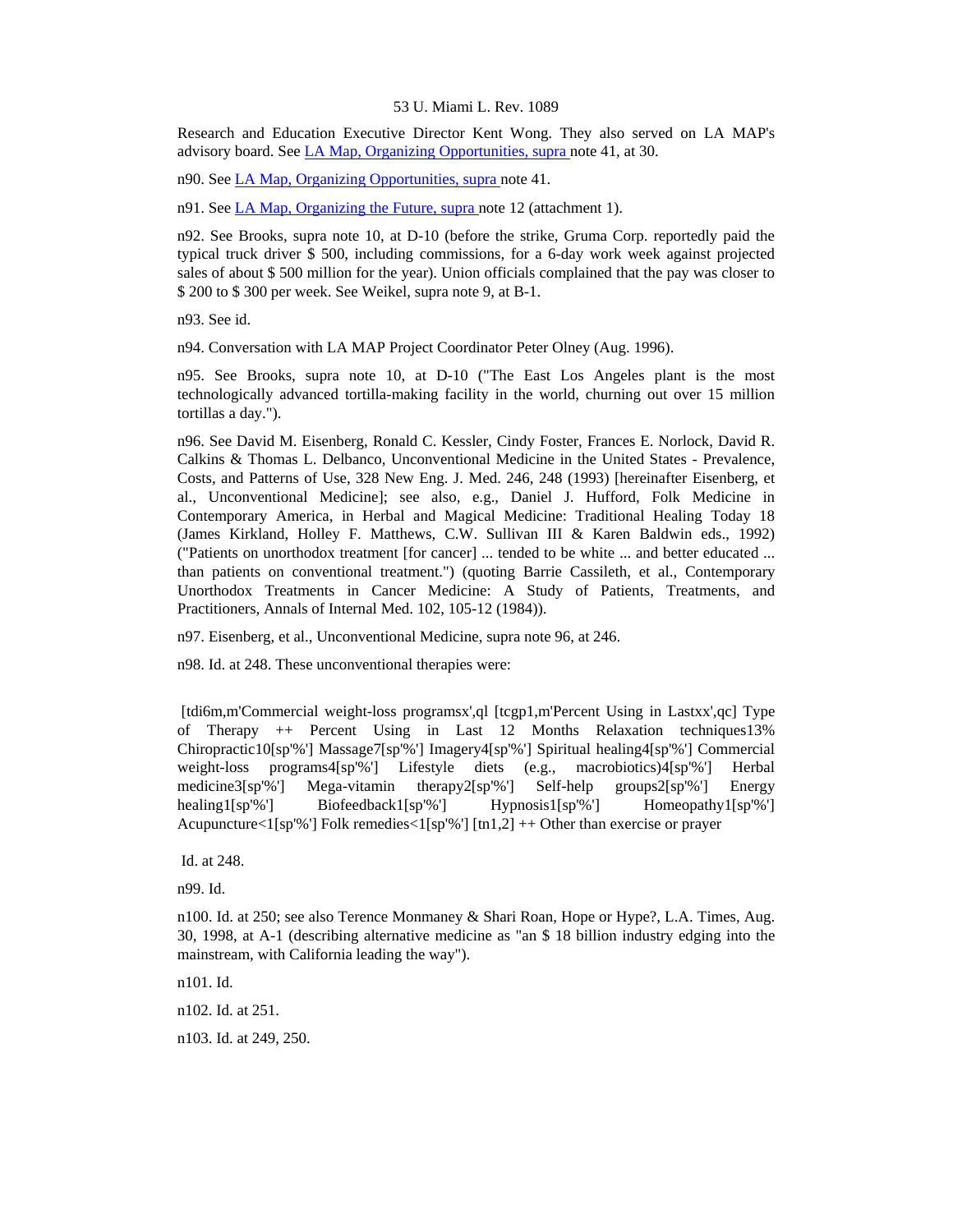n104. See, e.g., Guia Medica de Remedios Caseros (Prevention Magazine eds., 1995); Michael Moore, Los Remedios: Traditional Herbal Remedies of the Southwest (2d ed. 1990); Roots of Healing: The New Medicine (Andrew Weil & Michael Toms eds.,1997); Annette Sandoval, Homegrown Healing: Mexican Home Remedies (1998).

My great-grandmother, Refugio Presa ("Mama Cuca") Ruiz, learned many remedios caseros in her hometown of Aguascalientes, in the Mexican state of the same name, and practiced them while raising her family in Gardena, Calif. For a college project, my cousin Shannon Carr Davey interviewed Mama Cuca and catalogued a number of her remedios caseros, including the use of tomato poultices to cure migraine headaches. My grandfather, Frank X. Ruiz, suffered from severe migraines. He recalled having endured Mama Cuca's treatments, but not having enjoyed them. See Shannon Carr, Beliefs of Mama Cuca 3-4 (Spring 1985) (unpublished Folklore 241 term paper, El Camino College, Torrance, Calif.) (on file with author).

n105. Letter to Editor from Diane Korte, 329 New Eng. J. Med. 1141, 1200 (1993). To the same effect were the sentiments of a reader of Consumer Reports, which in 1994 undertook its own investigation of "homeopathic" medicine: "Homeopathy survives because it works and people want it... I do everything I can to avoid hospitals, chemicals, medicine, and surgery. I see my allopath for medical tests; treatment, when necessary, comes from my licensed M.D. homeopath. God save me from the butchers." Letter to Editor from Name Withheld, Consumer Reports, June 1994, at 6.

n106. See, e.g., Paul C. Weiler, Governing the Workplace 241-52 (1990) (critiquing merits of last, unsuccessful effort by Congress in 1978 to undertake comprehensive reform of National Labor Relations Act).

n107. See, e.g., Thomas Geohegan, Which Side Are You On? Trying to Be for Labor When It's Flat on Its Back 163 (1991) (criticizing "post-strike America" as place where "the rank-and-file stay home and send out their lawyers").

n108. Richard Delgado & Jean Stefancic, Failed Revolutions: Social Reform and the Limits of the Legal Imagination (1994).

n109. Id. at xvi.

n110. See Weiler, Governing the Workplace, supra note 106, at 108-14, 238-41.

n111. [LA Map, Organizing the Future, supra n](http://www.lexis.com/research/xlink?searchtype=get&search=150%20L.R.R.M.%2024)ote 12, at 2-3.

n112. See, e.g., Cameron, Wages of Syntax, supra note 64, at 990.

n113. See, e.g., Michael Gottesman, In Despair, Starting Over: Imagining a Labor Law for Unorganized Workers, in Finkin, supra note 4, at 62-63.

n114. See, e.g., Michael Bologna, Unions Pursuing Nontraditional Strategies for Leveraging Labor Peace with Employers, 1998 Daily Lab. Rep. (BNA) No. 3, at D-13 (Jan. 6, 1998) (remarks of AFL-CIO Department of Corporate Affairs Director Ron Blackwell); Academics, Union Leaders Examine Union Strikes, Contract Campaign Strategies, 1997 Daily Lab. Rep. (BNA) No. 9, at D-13 (Jan. 14, 1997) (remarks of Frank Borgers, labor researcher, University of Alabama, Birmingham).

n115. Bologna, supra note 114, at D-13.

n116. See, e.g., L.A. Organizing Project Gets Funding from Teamsters, 1996 Daily Lab. Rep. (BNA) No. 190, at D-11 (Oct. 1, 1996) (remarks of LA MAP Project Coordinator Peter Olney).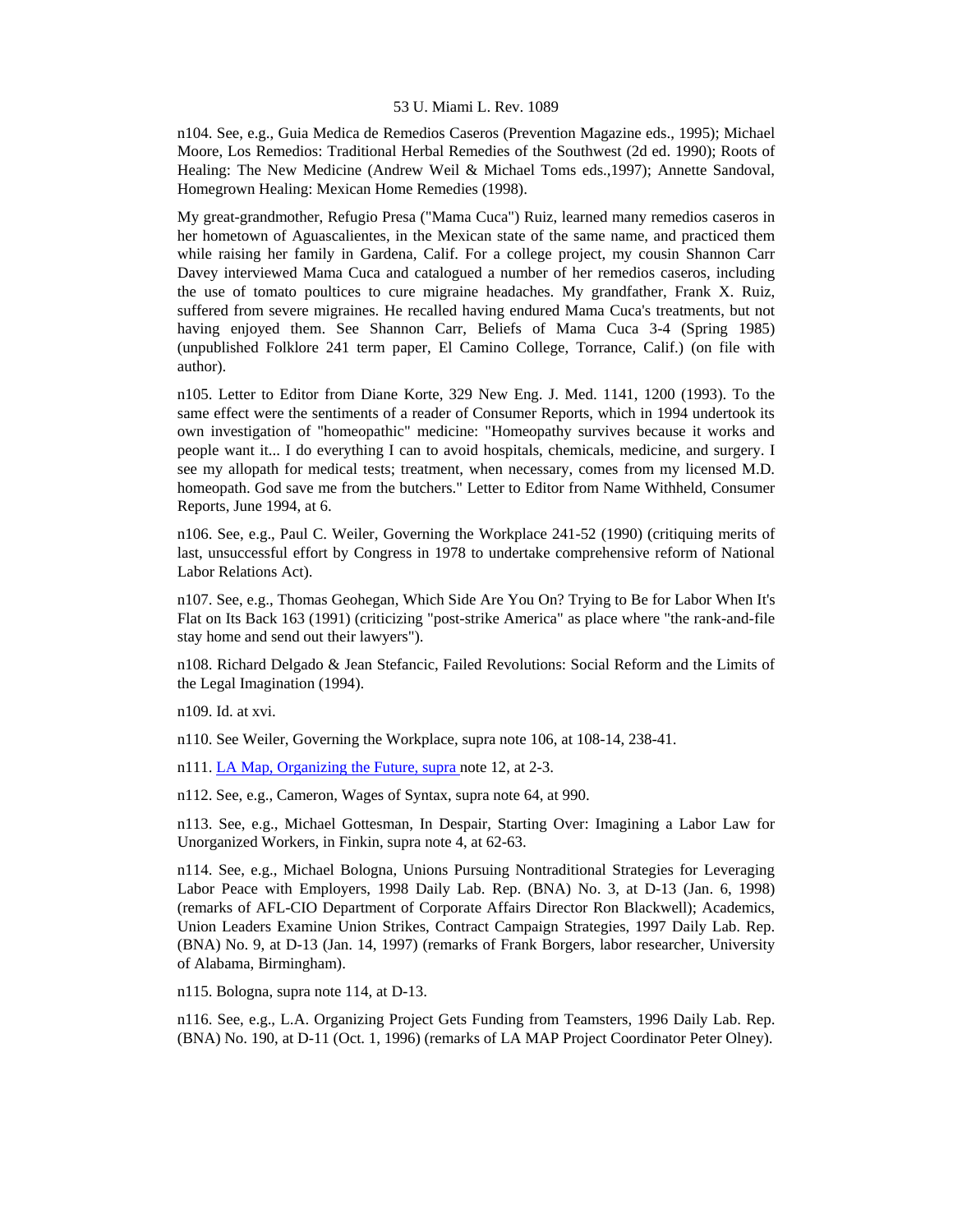n117. Conversation with LA MAP Project Coordinator Peter Olney (Aug. 1996).

n118. See Toshio Aritake, Sweeney Says New Otani Officials in Japan Did Not Engage in Serious Talks on Dispute, 1997 Daily Lab. Rep. (BNA) No. 69, at D-16 (Apr. 10, 1997); Toshio Aritake, Japanese Labor Group Says Dispute at Los Angeles Hotel "Tough to Settle," 1997 Daily Lab. Rep. (BNA) No. 41, at D-14 (Mar. 3, 1997).

n119. Joyce Cutler, Panelists Say Workers Need to Form Alliances to Prevent Erosion of Wages, 1996 Daily Lab. Rep. (BNA) No. 227, at D-14 (Nov. 25, 1996) (remarks of former California AFL-CIO Executive Secretary Jack Henning).

n120. See, e.g., Christopher D. Cameron, Why Labor Unions Are Failing, J. Comm., Aug. 10, 1992, at 8.

n121. See, e.g., Kevin R. Johnson, Race, the Immigration Laws, and Domestic Race Relations: A "Magic Mirror" into the Heart of Darkness, [73 Ind. L.J. 1111, 1136-40 \(1998\)](http://www.lexis.com/research/xlink?searchtype=get&search=73%20Ind.%20L.J.%201111,at%201136) (contrasting simultaneous U.S. policies favoring importation of low-wage Mexican labor under Bracero Program and expulsion of same under Operation Wetback).

n122. For an explanation why the lack of documents did not significantly interfere with an organizing drive among a largely undocumented Latino workforce at a waterbed factory in Los Angeles, see Delgado, New Immigrants, Old Unions, supra note 88, at 8-9, 57-99.

n123. See [LA Map, Organizing the Future, supra n](http://www.lexis.com/research/xlink?searchtype=get&search=150%20L.R.R.M.%2024)ote 12, at 3; accord Cooper, Labor Deals, supra note 77, at 12 (remarks of Hotel & Restaurant Employees Local 226 Secretary-Treasurer John Wilhelm) (The success of Las Vegas organizing drives is "proof that you do not have to go through the useless N.L.R.B. mess to come out with a victory.").

n124. For a discussion of the familial and social networks that give many immigrant Latinos a leg up in finding jobs, see Abigail Goldman, A Hidden Advantage for Some Job Seekers, L.A. Times, Nov. 28, 1997, at A-1 (contrasting successful job search of immigrant Mexican Pablo Cifuntas with unsuccessful job search of native-born African-American Flossie Bradford).

n125. See Cooper, Labor's Hardest Drive, supra note 77, at 16.

n126. See Silverstein, Undaunted, supra note 14, at A-1, A-24 ("Last year, [LA MAP] drew notice with its bold proposal to link a coalition of unions in a campaign to organize the hundreds of thousands of immigrant workers in the area along the Alameda Corridor ... When it came time to kick in money, though, most of the support fell apart.").

n127. See Acu<tild n>a, Anything But Mexican, supra note 52, at 127-33, 149-54.

n128. See, e.g., Eric K. Yamamoto, Critical Race Praxis: Race Theory and Political Lawyering in Post-Civil Rights America, [95 Mich. L. Rev. 821 \(1997\)](http://www.lexis.com/research/xlink?searchtype=get&search=95%20Mich.%20L.%20Rev.%20821) (discussing suit by Chinese Americans to invalidate San Francisco court-ordered school desegregation program won by NAACP); Eric K. Yamamoto, Conflict and Complicity: Justice Among Communities of Color, [2 Harv.-Lat. L. Rev. 495 \(1997\)](http://www.lexis.com/research/xlink?searchtype=get&search=2%20Harv.%20Latino%20L.%20Rev.%20495) (discussing same and suit by Latino and Asian groups to invalidate Oakland affirmative action program favored by Black contractors). See also George A. Martinez, African- Americans, Latinos, and the Construction of Race: Toward an Epistemic Coalition, 19 Chicano- Lat. L. Rev. 213, 215 (1998) (advocating that Mexican-Americans build coalitions with other people of color by rejecting their official legal designation as White).

n129. See Cooper, Labor's Hardest Drive, supra note 77, at 18.

n130. See, e.g., Christopher D. Cameron, How the "Language of the Law" Limited the American Labor Movement, 25 U.C. Davis L. Rev. 1141, 1147 (1992) (book review)